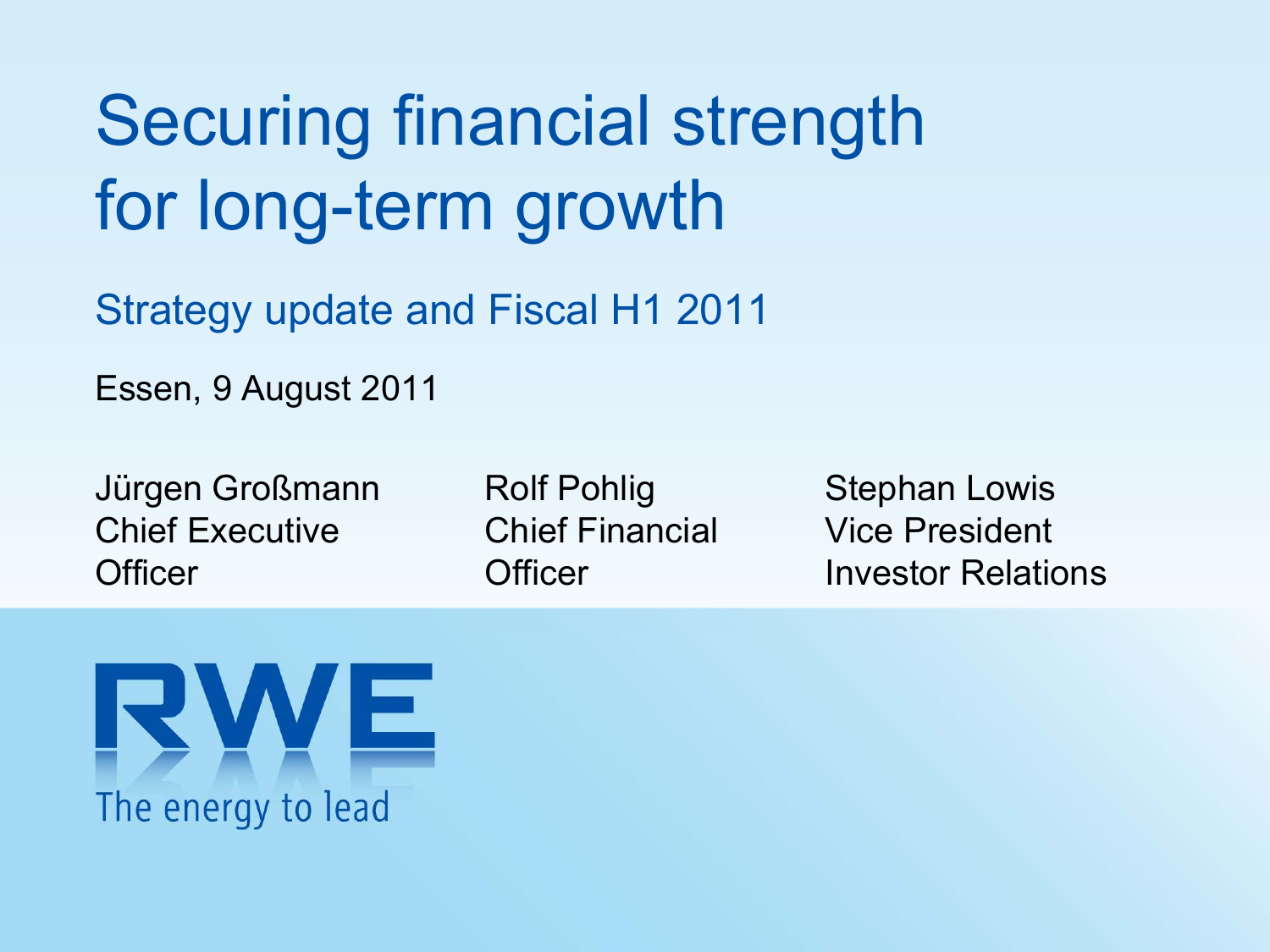### Forward Looking Statement

This presentation contains certain forward-looking statements within the meaning of the US federal securities laws. Especially all of the following statements:

- Projections of revenues, income, earnings per share, capital expenditures, dividends, capital structure or other financial items;
- **Statements of plans or objectives for future operations or of future competitive position**;
- **Expectations of future economic performance; and**
- **Statements of assumptions underlying several of the foregoing types of statements**

are forward-looking statements. Also words such as "anticipate", "believe", "estimate", "intend", "may", "will", "expect", "plan", "project" "should" and similar expressions are intended to identify forward-looking statements. The forward-looking statements reflect the judgement of RWE's management based on factors currently known to it. No assurances can be given that these forward-looking statements will prove accurate and correct, or that anticipated, projected future results will be achieved. All forward-looking statements are subject to various risks and uncertainties that could cause actual results to differ materially from expectations. Such risks and uncertainties include, but are not limited to, changes in general economic and social environment, business, political and legal, especially regulatory conditions, fluctuating currency exchange rates and interest rates, price and sales risks associated with a market environment in the throes of deregulation and subject to intense competition, changes in the price and availability of raw materials, risks associated with energy trading (e.g. risks of loss in the case of unexpected, extreme market price fluctuations and credit risks resulting in the event that trading partners do not meet their contractual obligations), actions by competitors, application of new or changed accounting standards or other government agency regulations, changes in, or the failure to comply with, laws or regulations, particularly those affecting the environment and water quality (e.g. introduction of a price regulation system for the use of power grid, creating a regulation agency for electricity and gas or introduction of trading in greenhouse gas emissions), changing governmental policies and regulatory actions with respect to the acquisition, disposal, depreciation and amortisation of assets and facilities, operation and construction of plant facilities, production disruption or interruption due to accidents or other unforeseen events, delays in the construction of facilities, the inability to obtain or to obtain on acceptable terms necessary regulatory approvals regarding future transactions, the inability to integrate successfully new companies within the RWE Group to realise synergies from such integration and finally potential liability for remedial actions under existing or future environmental regulations and potential liability resulting from pending or future litigation. Any forward-looking statement speaks only as of the date on which it is made. RWE neither intends to nor assumes any obligation to update these forward-looking statements. For additional information regarding risks, investors are referred to RWE's latest annual report and to other most recent reports filed with Frankfurt Stock Exchange and to all additional information published on RWE's Internet Web site.

These written materials do not constitute an offer to sell securities, or a solicitation of an offer to buy securities, in the United States of America. Securities may not be offered or sold in the United States of America absent registration or an exemption from registration under the U.S. Securities Act of 1933, as amended (the "Securities Act"). The securities of RWE Aktiengesellschaft described herein have not been and will not be registered under the Securities Act, or the laws of any State, and may not be offered or sold within the United States, except pursuant to an exemption from, or in a transaction not subject to, the registration requirements of the Securities Act and applicable State laws. RWE Aktiengesellschaft does not intend to register any portion of the offering in the United States or conduct a public offering of securities in the United States."

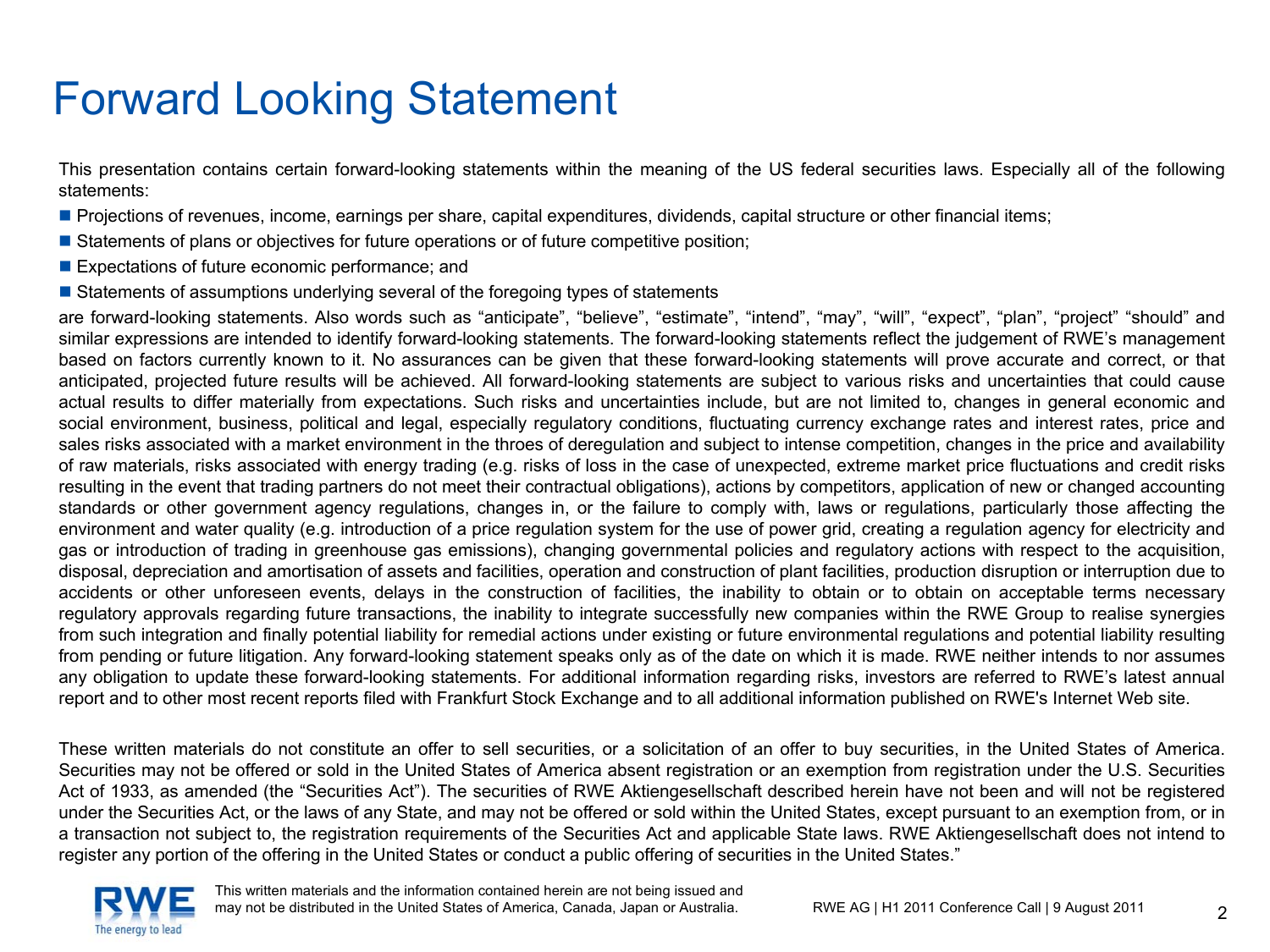### Today's Agenda

#### **Jürgen Großmann** Strategy update & H1 2011 highlights

**B**

**A**

Rolf Pohlig H1 2011 group results and divisional performance

**C**

Jürgen Großmann Outlook

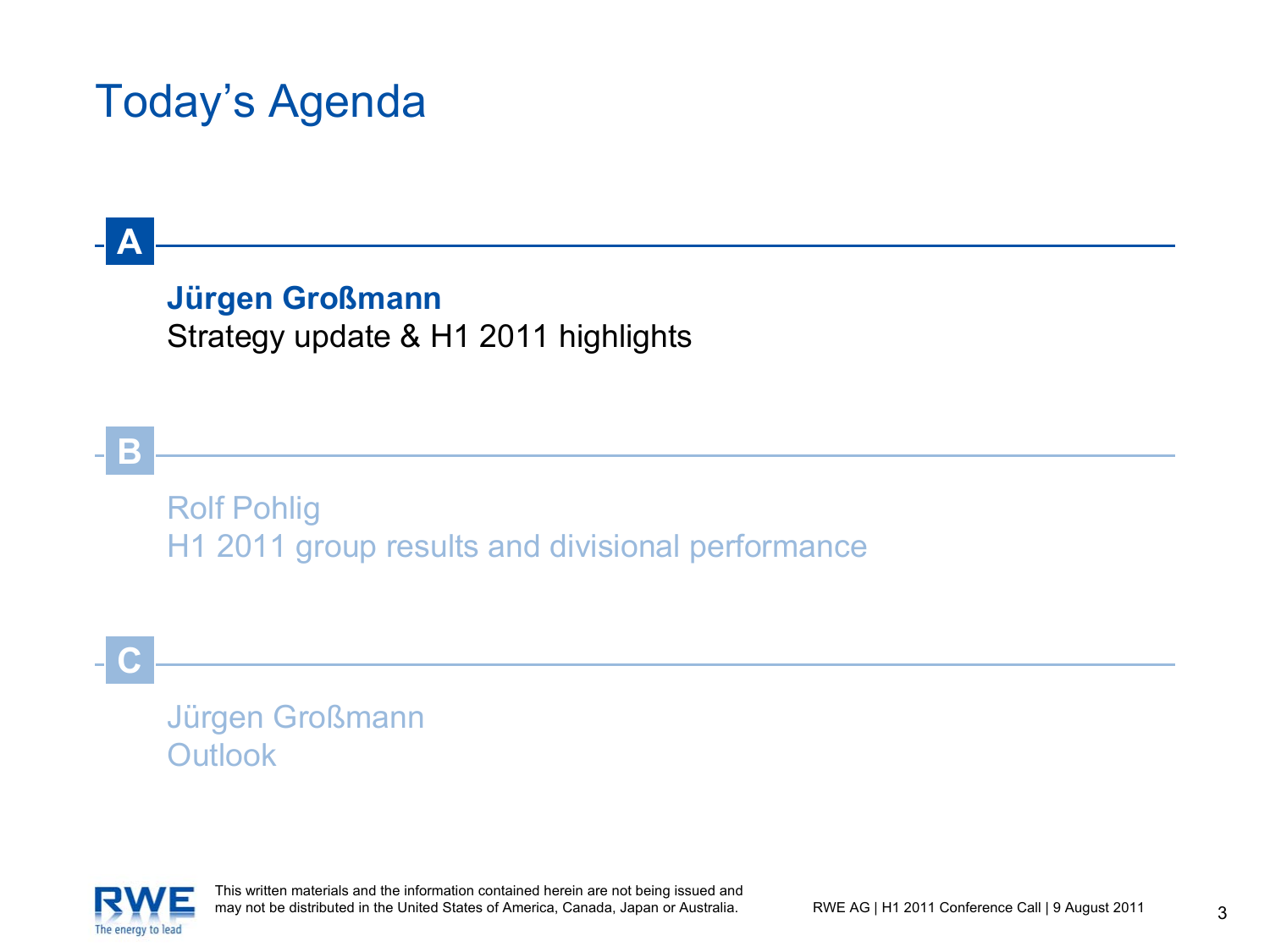### Main messages

- New energy policy in Germany in place nuclear phase-out decided, nuclear fuel tax stays in place
- H1 2011 operating performance negatively impacted by one-off costs from nuclear exit decision: EBITDA -25%, operating result -33%, recurrent net income -39%
- 
- Amprion: successful step in our divestment programme
- 
- Memorandum of Understanding agreed with Gazprom
- 
- Further assets for divestment programme identified and intention of an equity capital measure of approx  $\epsilon$  2.5 bn

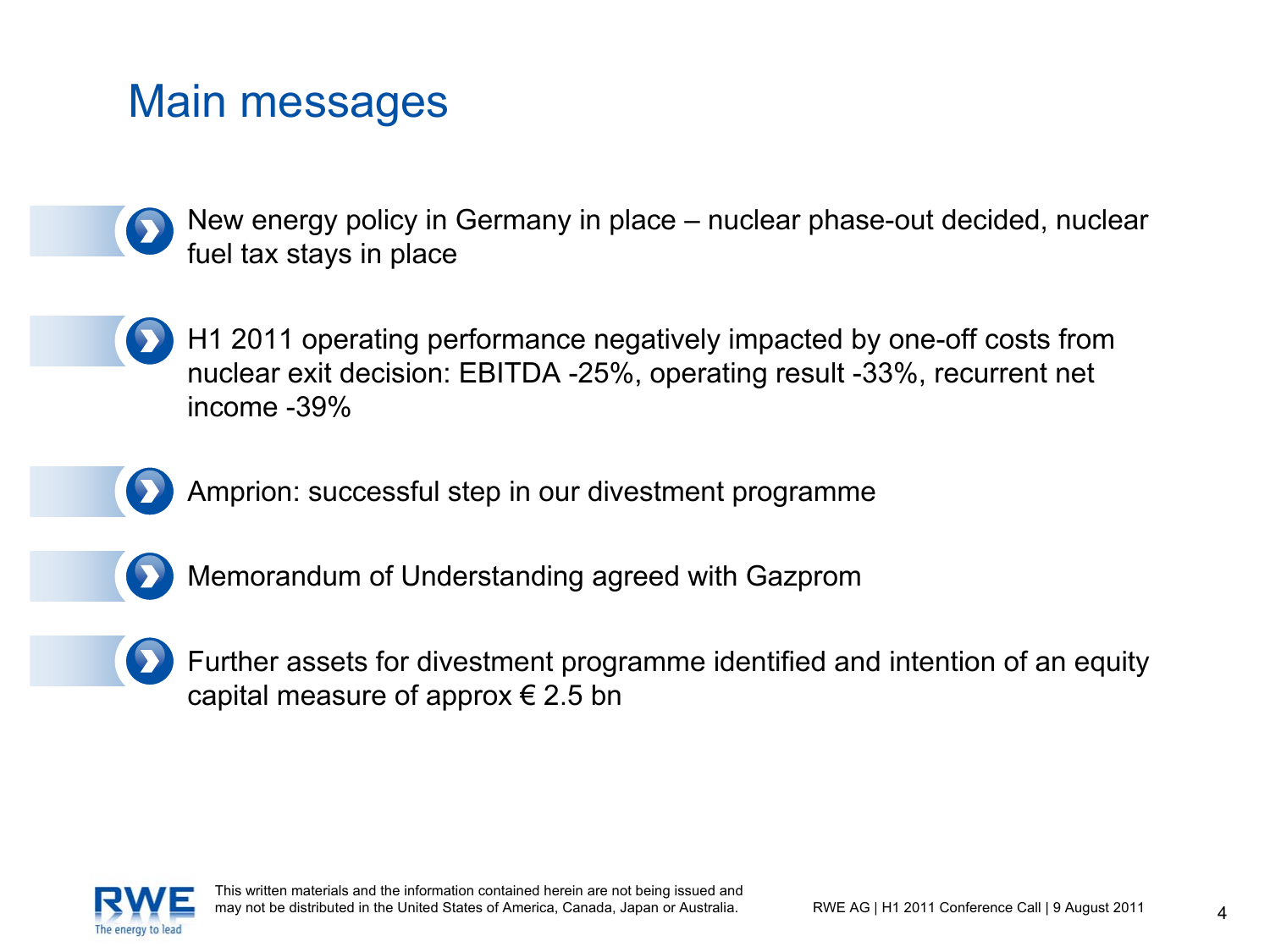### Financial pressure intensified following recent political decisions in Germany

- The seven oldest nuclear power plants and Krümmel stay closed one plant probably to be kept as "cold reserve" until 31 March 2013
- Transfer of capacities from older to younger plants as well as transfer of Mülheim-Kärlich and Krümmel volumes possible
- Closure of the remaining nuclear power plants by fixed dates (step-by-step between 2015 and 2022)
- Nuclear fuel tax stays in place until 2016 (€145/gU)
- No further contributions by the utilities to the renewables fund; will be financed by the auctioning of CO $_2$  certificates instead
- Financial implications of approx.  $\epsilon$  0.7 bn (nuclear exit) and approx.  $\epsilon$  0.2 bn (nuclear fuel tax) in H1 2011 for RWE



**Negative financial implications from missing long-term cash flows due to early closure of nuclear plants and burden from nuclear fuel tax**

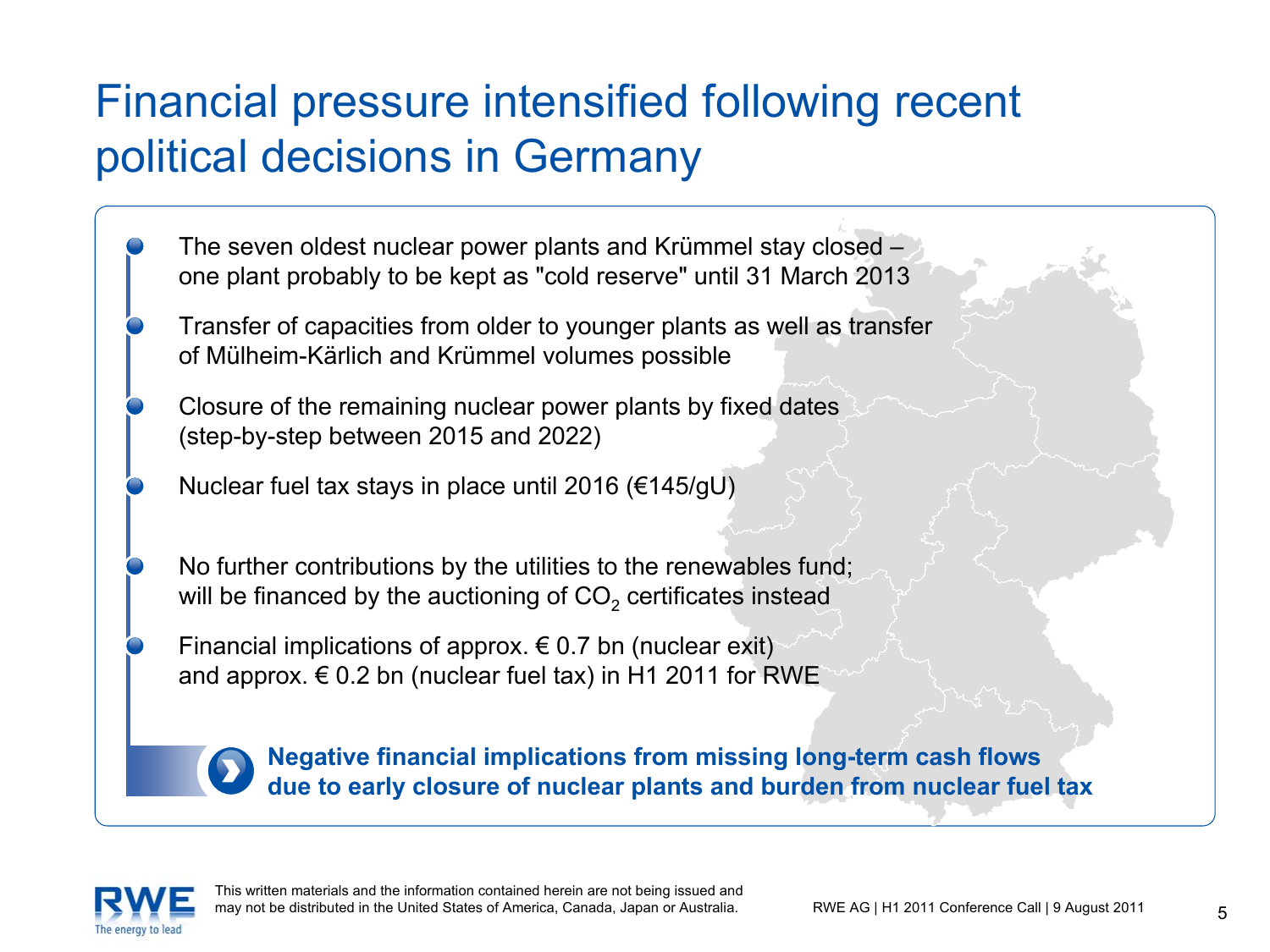### Maintain strategic and regional focus

- **D** RWE's core business remains electricity and gas
- We build on our leading positions in our core markets to look for further growth
- **Regional growth markets mainly** CEE/SEE, especially Turkey
- Grow our renewables business inand around our traditional core markets
	- RWE core markets
	- Growth markets under observation
	- Additional markets especially for renewables business



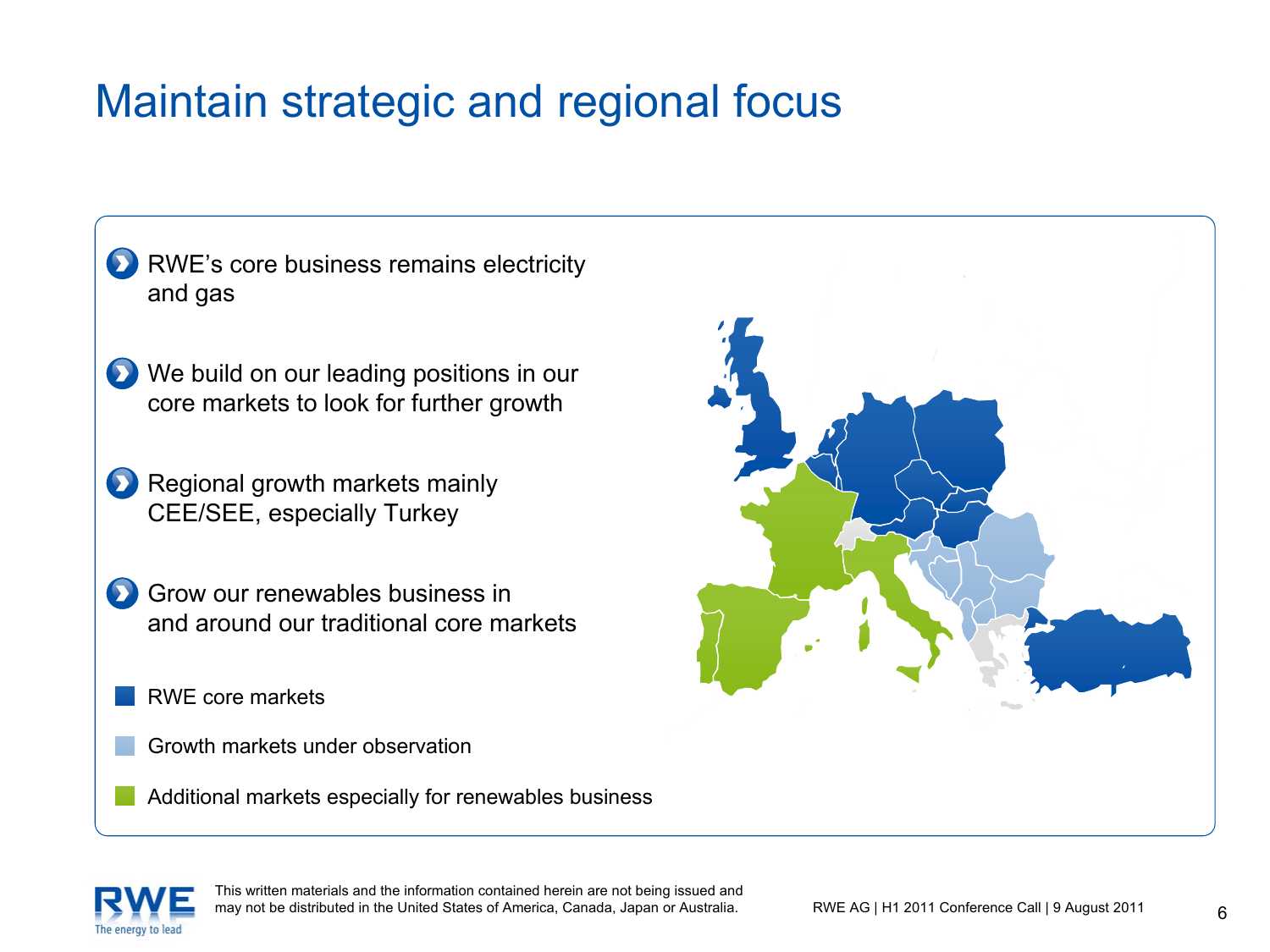## Execution of strategy will be based on four pillars



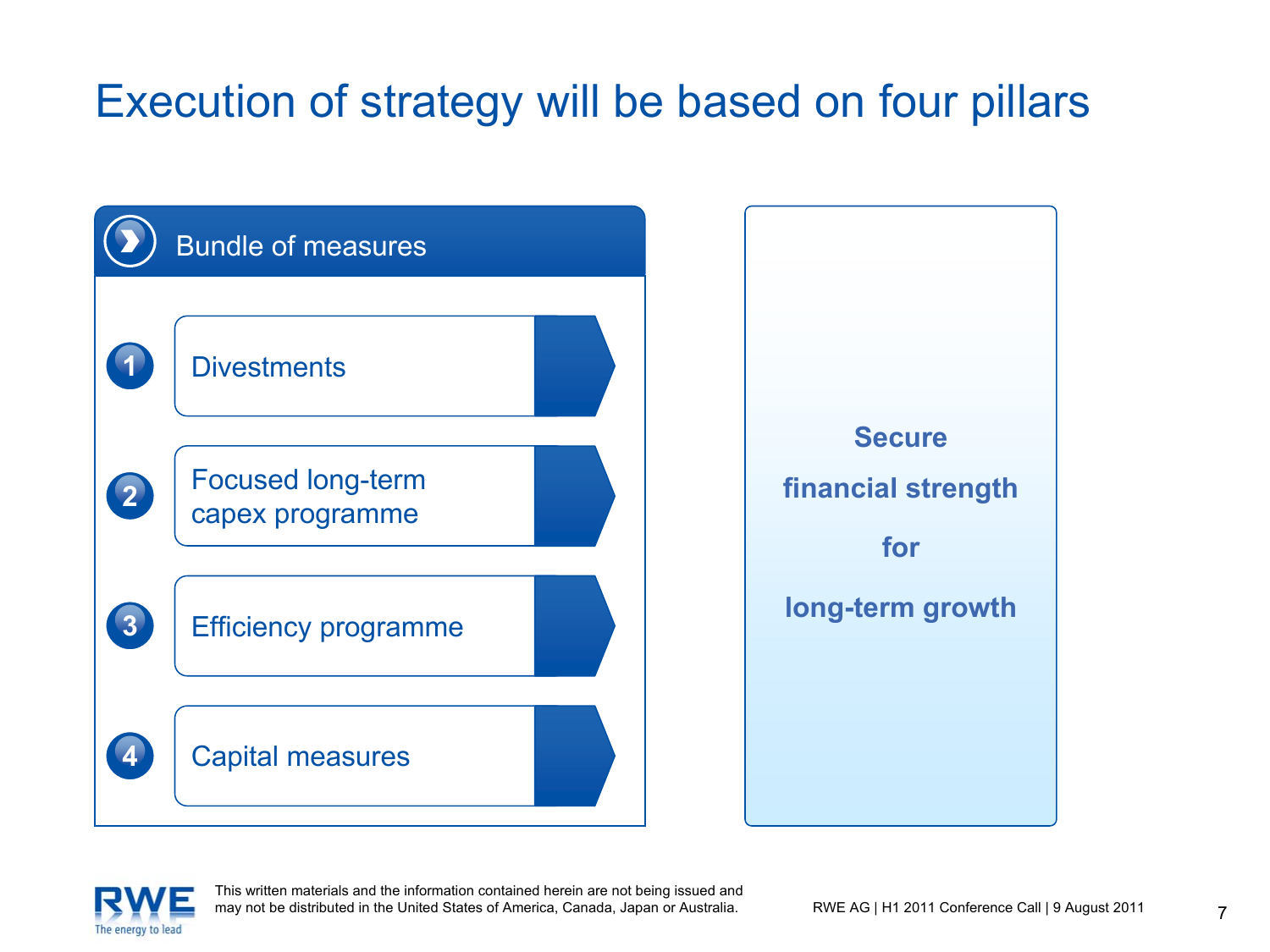### Divestment programme well on track – Further potential assets for disposal identified

#### **Approx. € 1.5 bn already realised**

- > Sale of Thyssengas
- > Sale of our stake in Rostock power plant
- > Disposal of 75% of Amprion

#### **We will evaluate our strategic options on further assets**

- > RWE Dea / assets
- > NET4GAS
- > Berliner Wasserbetriebe
- > Selected German downstream assets
- > Selected thermal generation assets

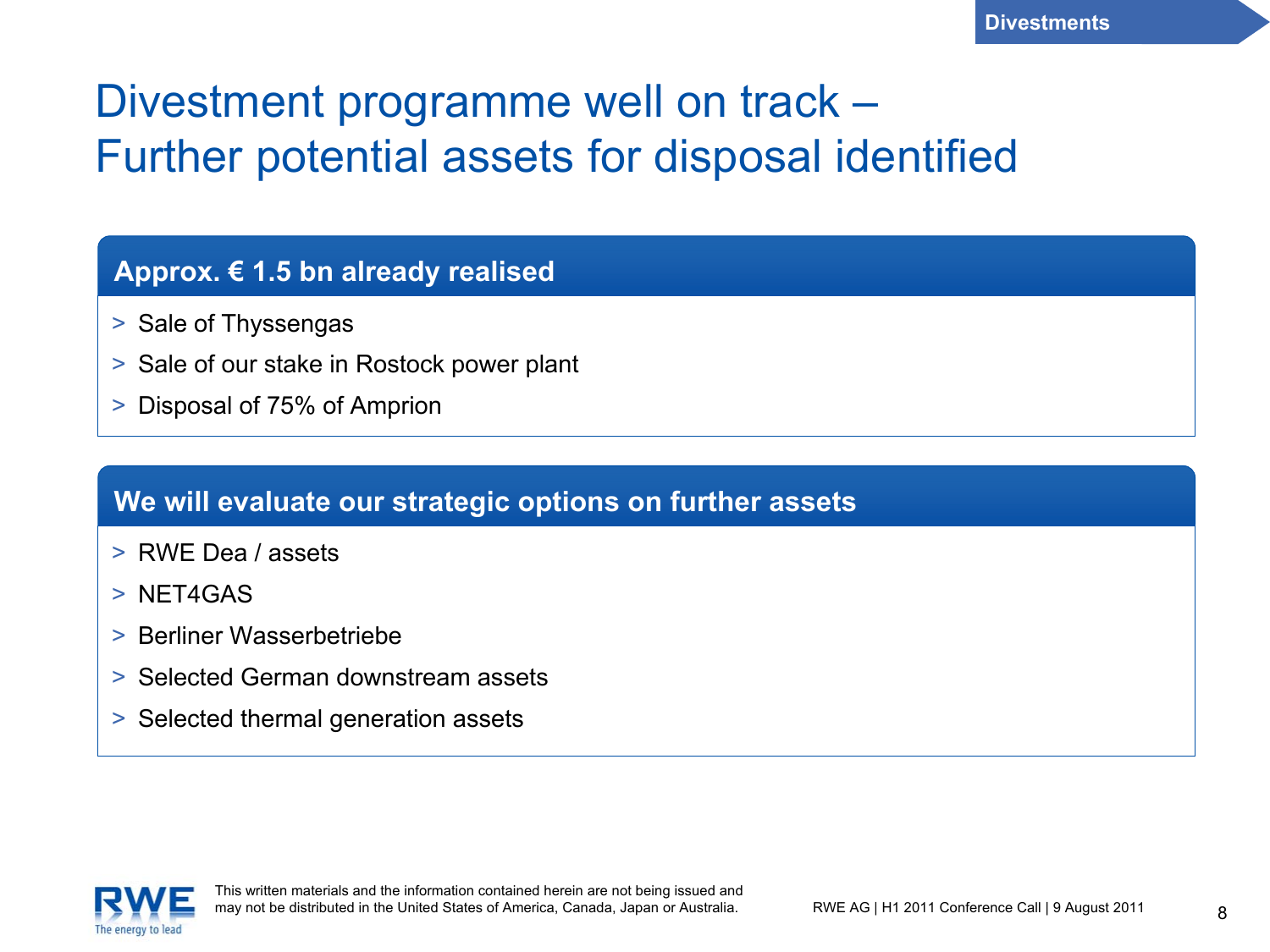### Memorandum of Understanding with Gazprom



RWE and Gazprom intend to:

- a) bring ongoing commercial negotiations on gas contracts to a mutually satisfactory conclusion and
- b) form a strategic partnership in power generation
- Power generation partnership is focusing on new or existing gas and hard coal fired plants in Germany, UK and Benelux
	- Cooperation shall be based on a joint venture to be established
- 
- Exclusive rights for negotiations until mid October 2011

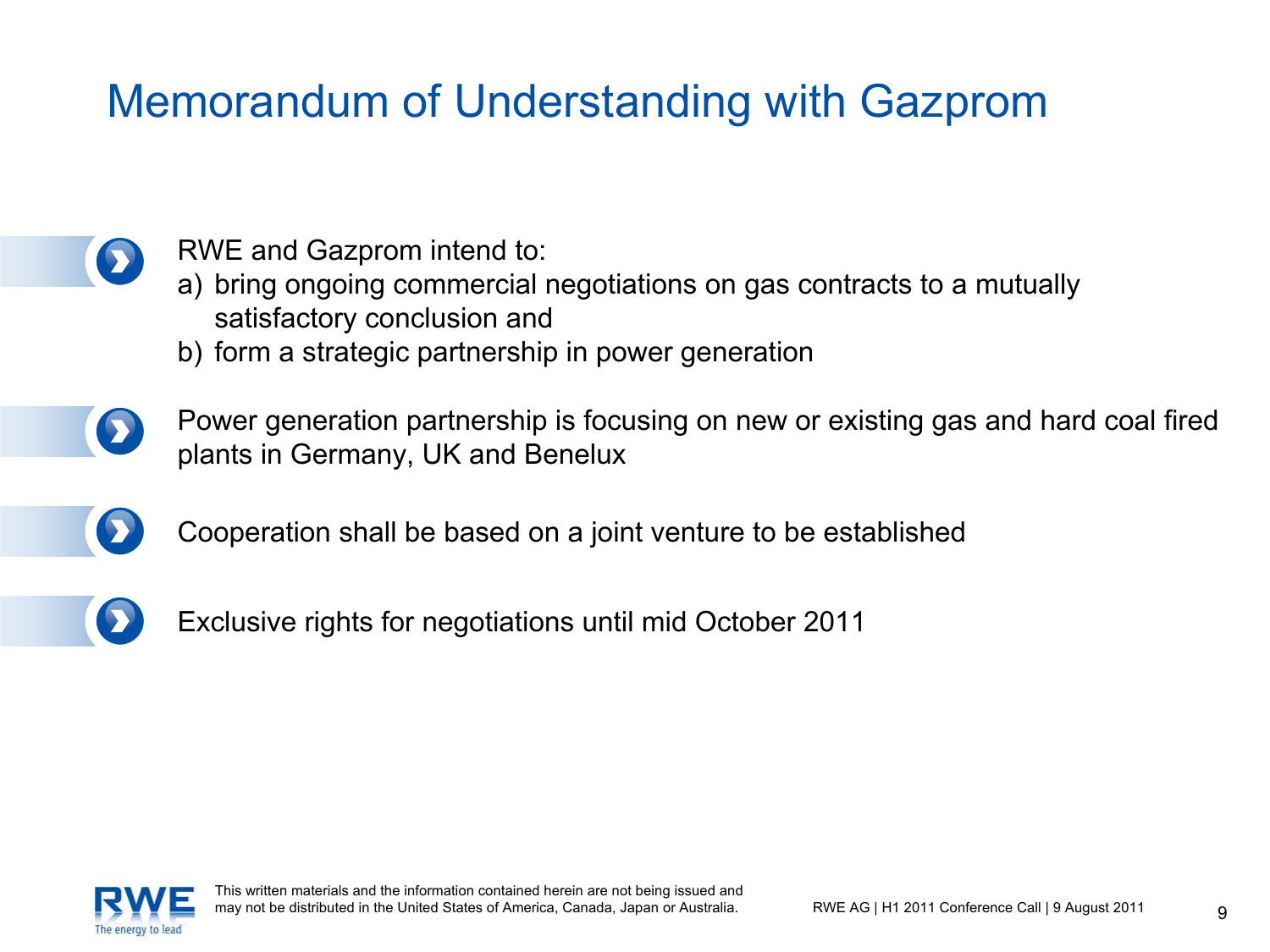### Capex programme: limited flexibility short-term – focused growth mid- to long-term



- > Peak of investment programme in 2011
- > Reduced capex to less than  $\epsilon$  5 bn by 2013

Finalising huge conventional power generation programme mainly in 2012 and 2013

- > Sustainable long-term capex level of c.  $\in$  4 bn p.a. of which day-to-day capex c.  $\in$  2 bn p.a.
- > Committed capex (including day-to-day, approx.):

| 2012   | 2013 | 2014 | 2015 |
|--------|------|------|------|
| $90\%$ | 70%  | 60%  | 50%  |

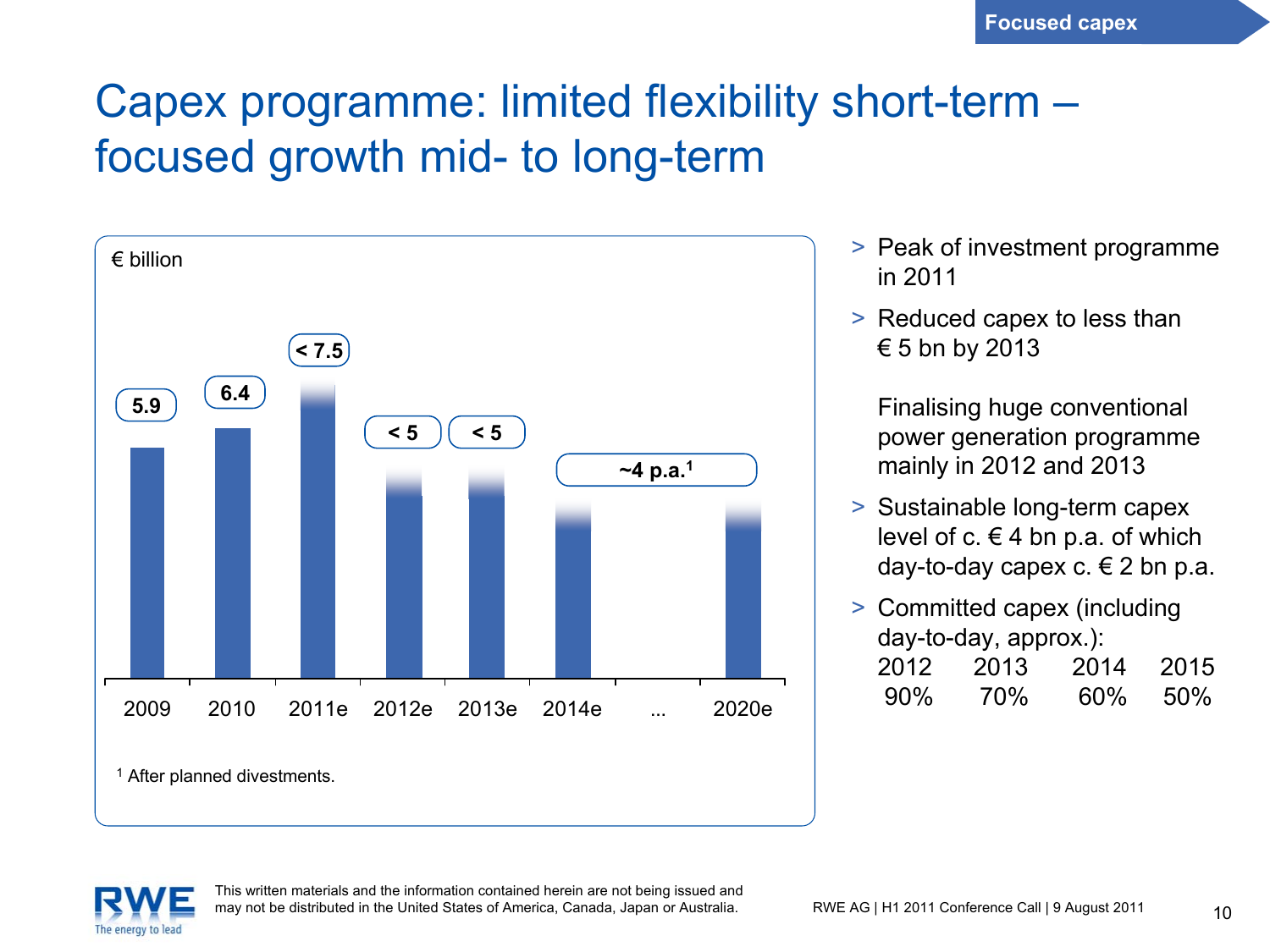#### Efficiency programme well on track and stepped up



- > Efficiency programme of € 1.2 billion 2006 to 2012 stepped up by € 200 million in February 2011 and another  $\epsilon$  100 million in August 2011 to a total of  $\epsilon$  1.5 billion
- > Additional efficiency measures by optimising cost for services and materials in our overhead functions and project costs. Introduction of new IT systems in UK
- > Fully accretive to operating result (i.e. post cost inflation and one-off cost of programme)
- > New programme with additional target will be announced in March 2012

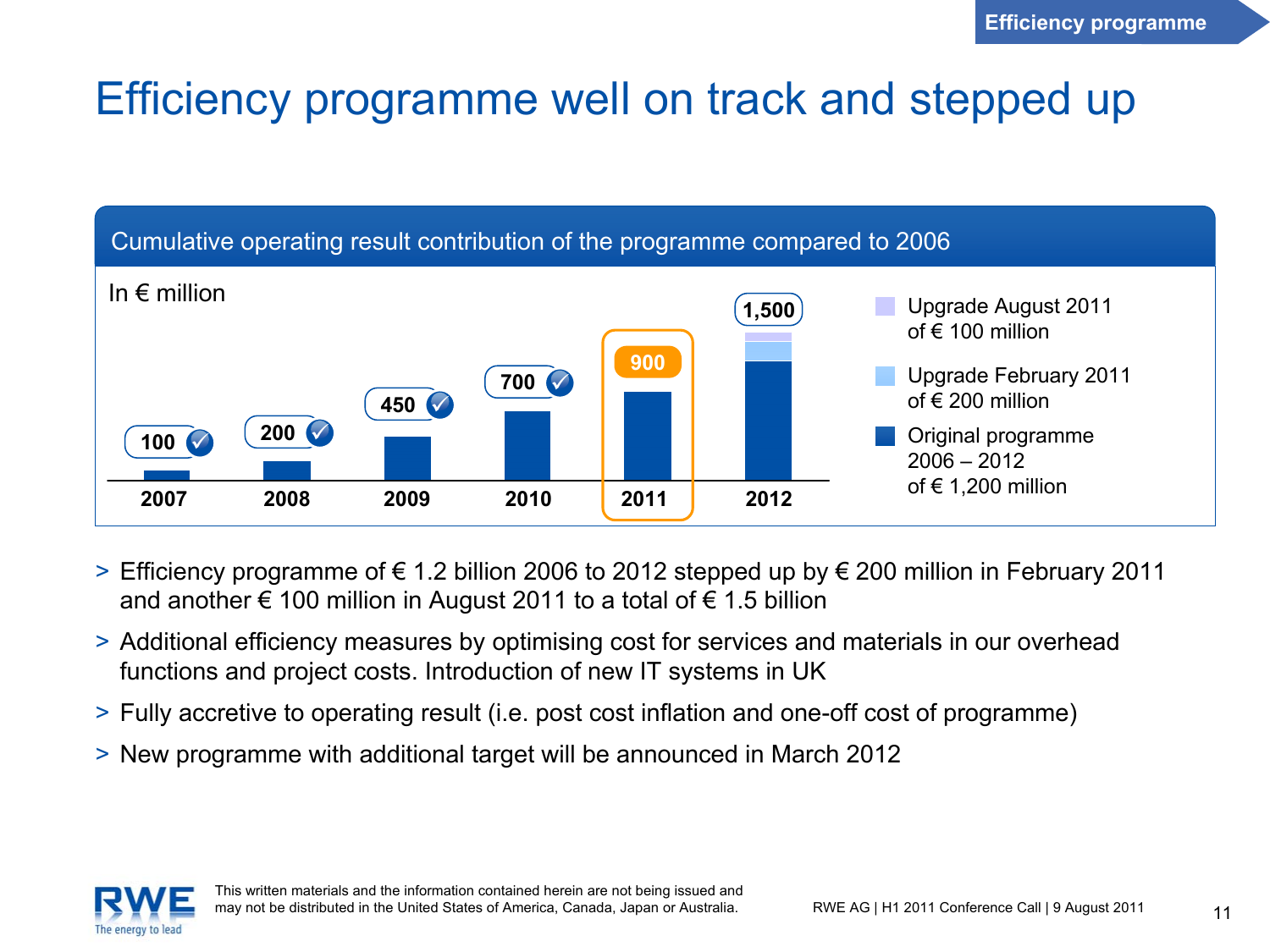### Intended capital measures will further strengthen our balance sheet

#### **Intention of equity capital measure of approx. € 2.5 bn**

- > Use of treasury shares (28.8 million)
- > Use of authorised capital
- > Timing depending on market conditions

#### **Intention to issue further hybrid capital**

- > Combining the benefits of equity and tax-deductible debt
- > Additional support to stabilise credit rating via equity credit
- > No dilution of shareholders
- > Intention to conclude by end of 2012, depending on market conditions

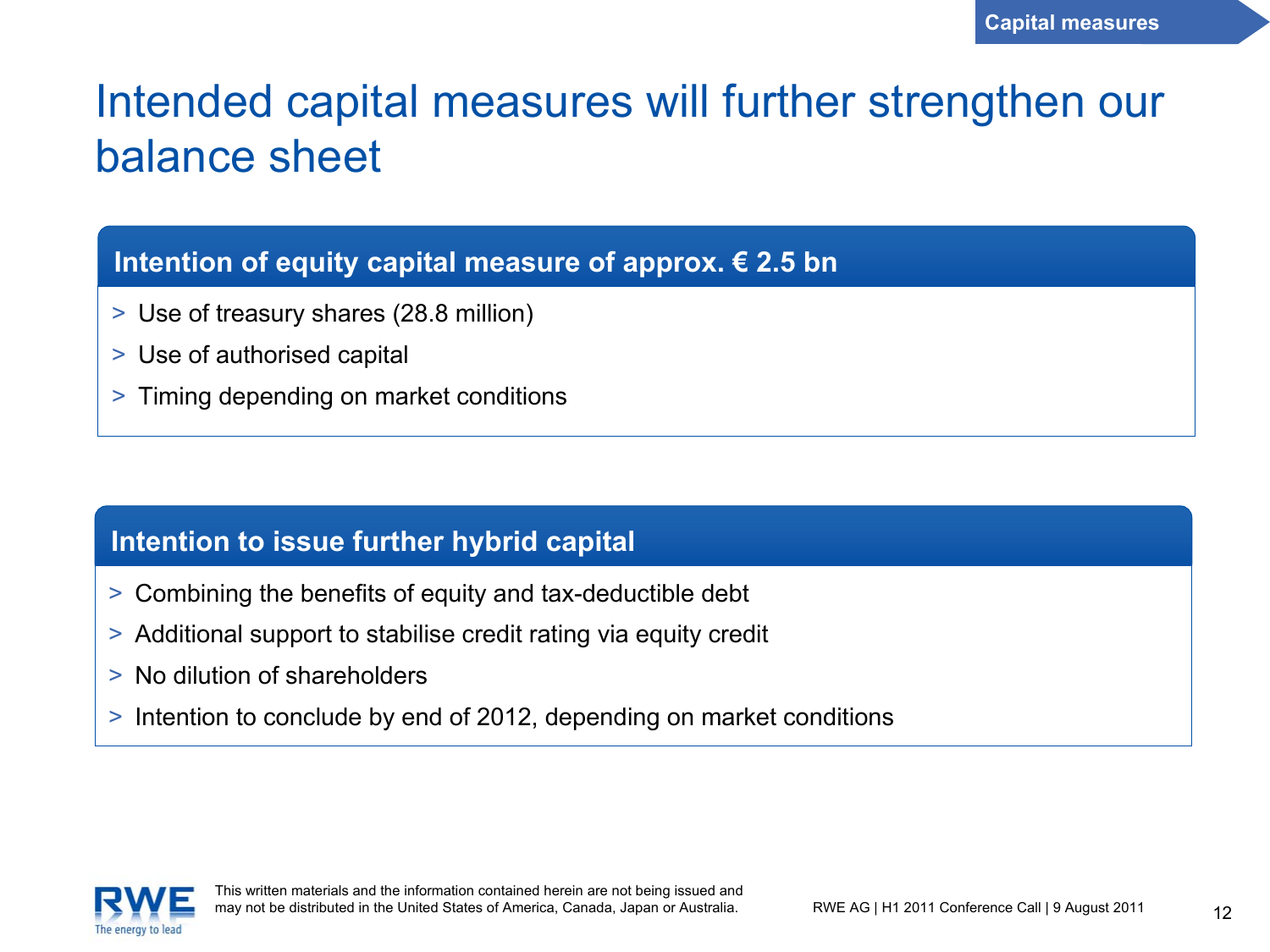### Financial flexibility to invest in growth areas

#### Renewable Energy

- > Average growth investments of more than  $\epsilon$  1 bn p.a.
- > Target capacity of 4.5 GW (in operation or under construction) until 2014 unchanged
- > Operating earnings target of € 500 million by 2014 confirmed
- > Balanced generation portfolio across countries and technologies
- > Mainly organic growth combined with small bolt on acquisitions

#### Eastern Europe including Turkey

- > Average growth investments of more than  $\in$  0.5 bn
- > Investment focus along the whole value chain
- > Regional focus will be on Poland and **Turkey**
- > Mainly organic growth combined with small bolt on acquisitions
- > Reduce risk profile by diversifying into different markets and regulatory regimes

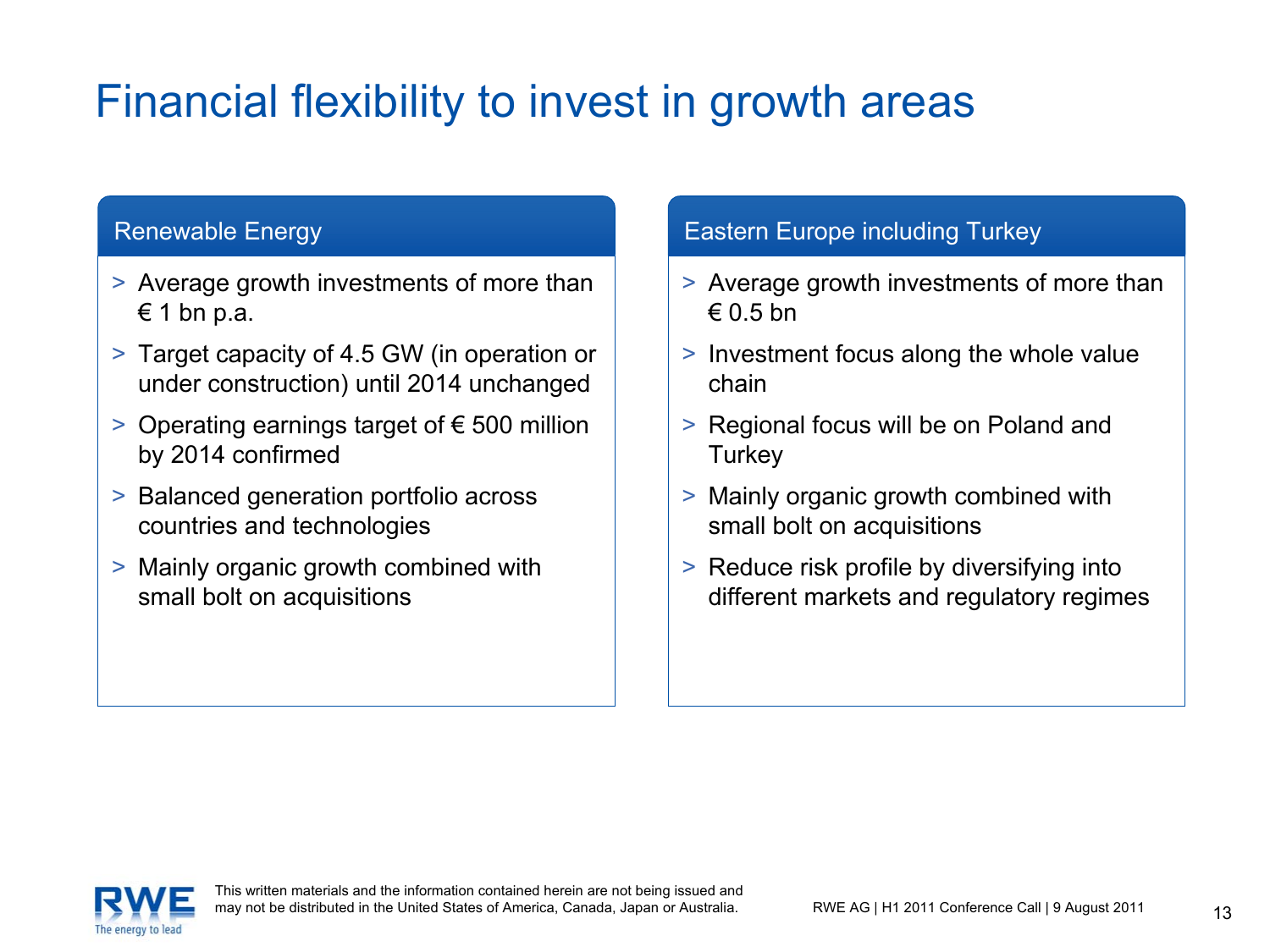### Today's Agenda

#### Jürgen Großmann Strategy update & H1 2011 highlights

#### **B**

**A**

#### **Rolf Pohlig**

H1 2011 group results and divisional performance

#### **C**

#### Jürgen Großmann Outlook

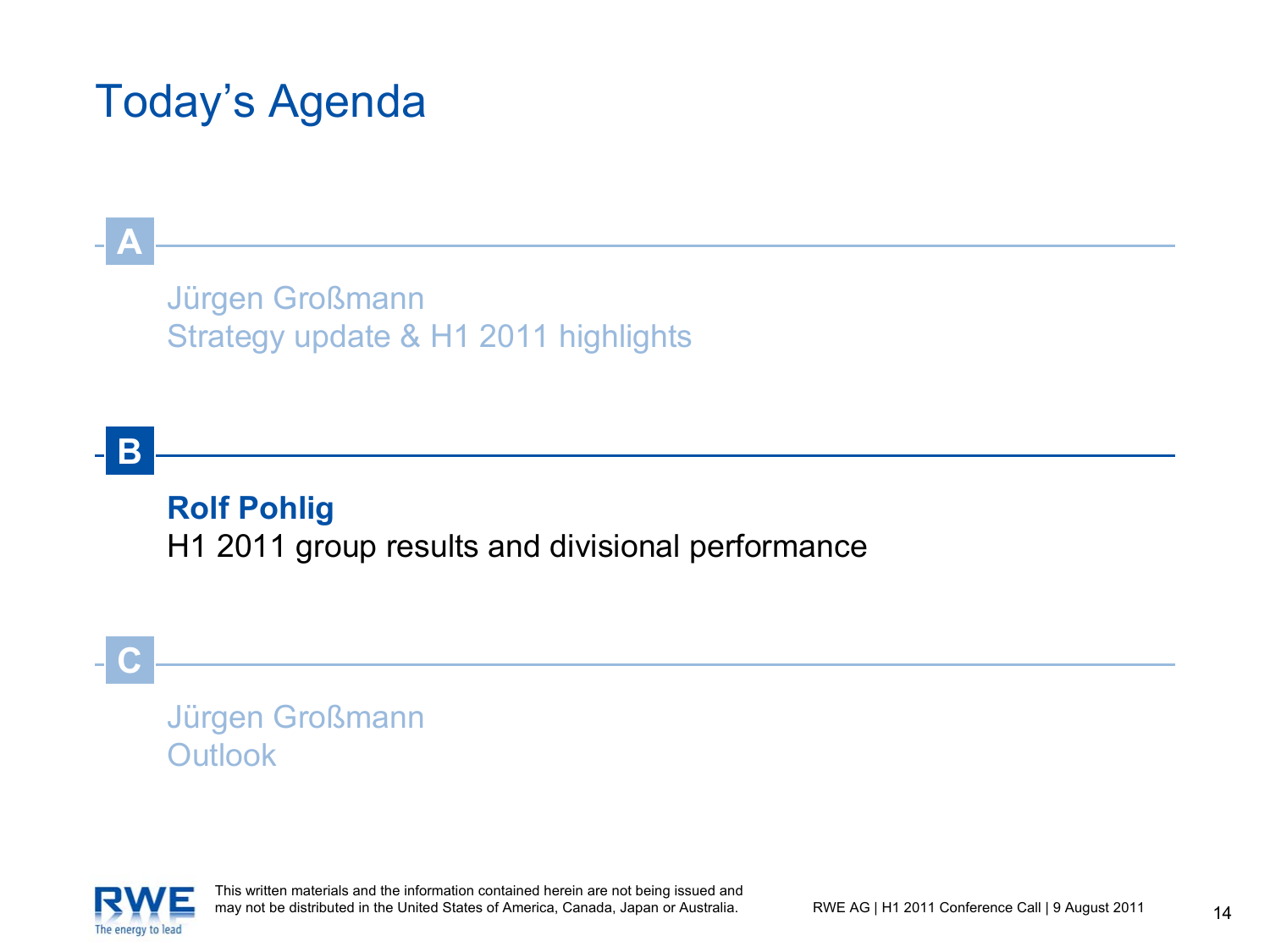### A solid "A" rating is important for all stakeholders

| <b>Company</b>           | <b>Rating</b> | <b>Outlook</b>  |
|--------------------------|---------------|-----------------|
| <b>eDF</b>               | AA-           | <b>Stable</b>   |
| GOF SVEZ                 | A             | <b>Stable</b>   |
| <b>CFortum</b>           | A             | <b>Stable</b>   |
| e·on                     | A             | <b>Negative</b> |
| centrica                 | $A-$          | <b>Stable</b>   |
| <b>CEZ</b>               | $A-$          | <b>Stable</b>   |
| SSE                      | $A -$         | <b>Stable</b>   |
| WE<br>The energy to lead | $A -$         | <b>Negative</b> |
| <b>Enel</b>              | $A -$         | <b>Negative</b> |
| <b>IBERDROLA</b>         | $A -$         | <b>Negative</b> |

- > "A" Rating is benchmark for integrated European utilities
- > Keeping a certain financial flexibility is necessary for capital intensive infrastructure projects (e.g. power plant new builds)
- > At the peak of the capital market crisis only companies with a solid "A" rating had access to the capital market
- > Current sovereign debt crisis may lead to further turbulences on the capital markets
- > Solid "A" rating is also important for attractive conditions for short-term financing (e.g. variation margins of trading business)

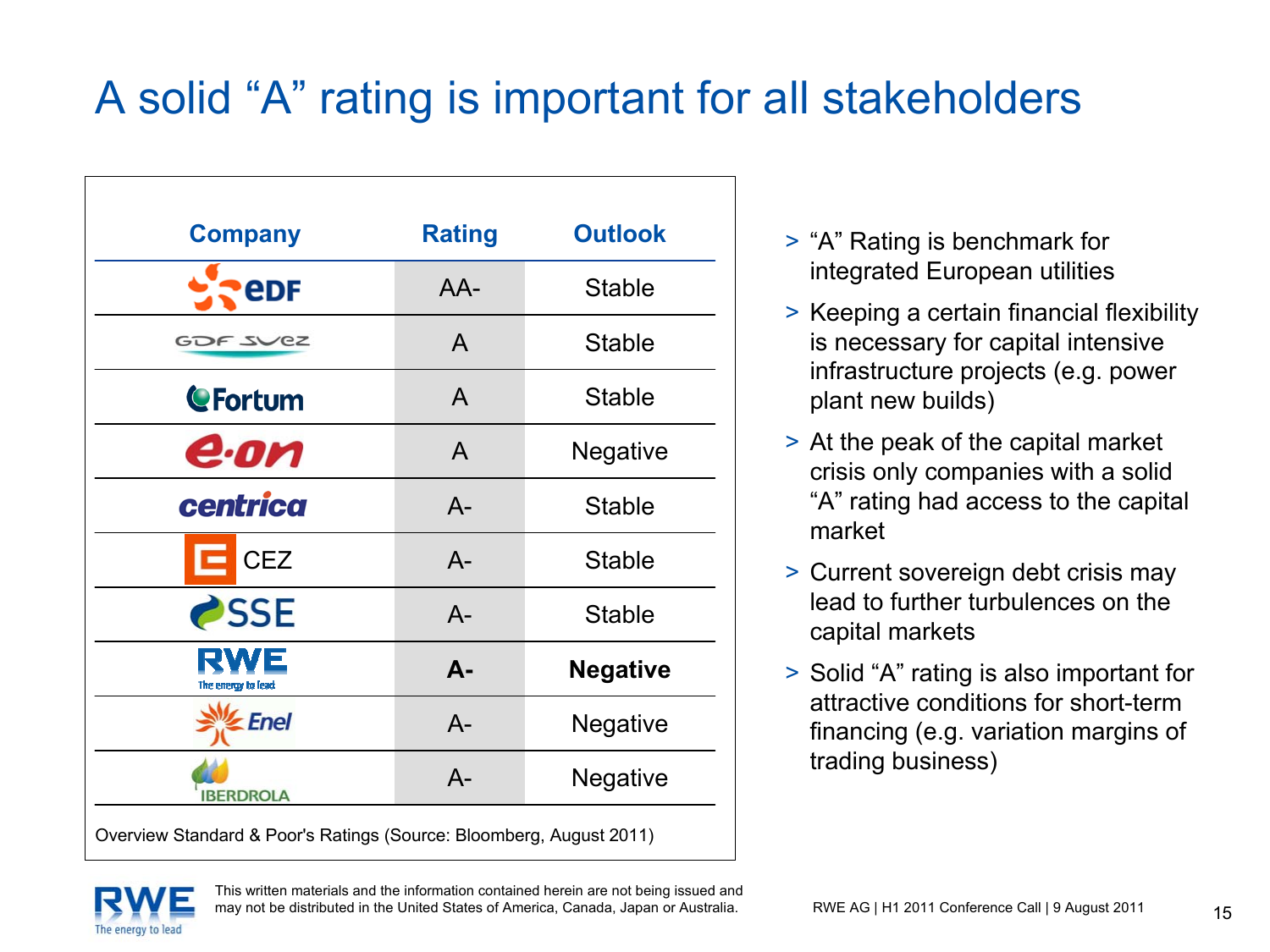### How we are going to secure a solid "A" rating



 $^1$  Net debt = net financial debt + pension, mining and nuclear provisions + 50% of hybrid capital; (at year end)

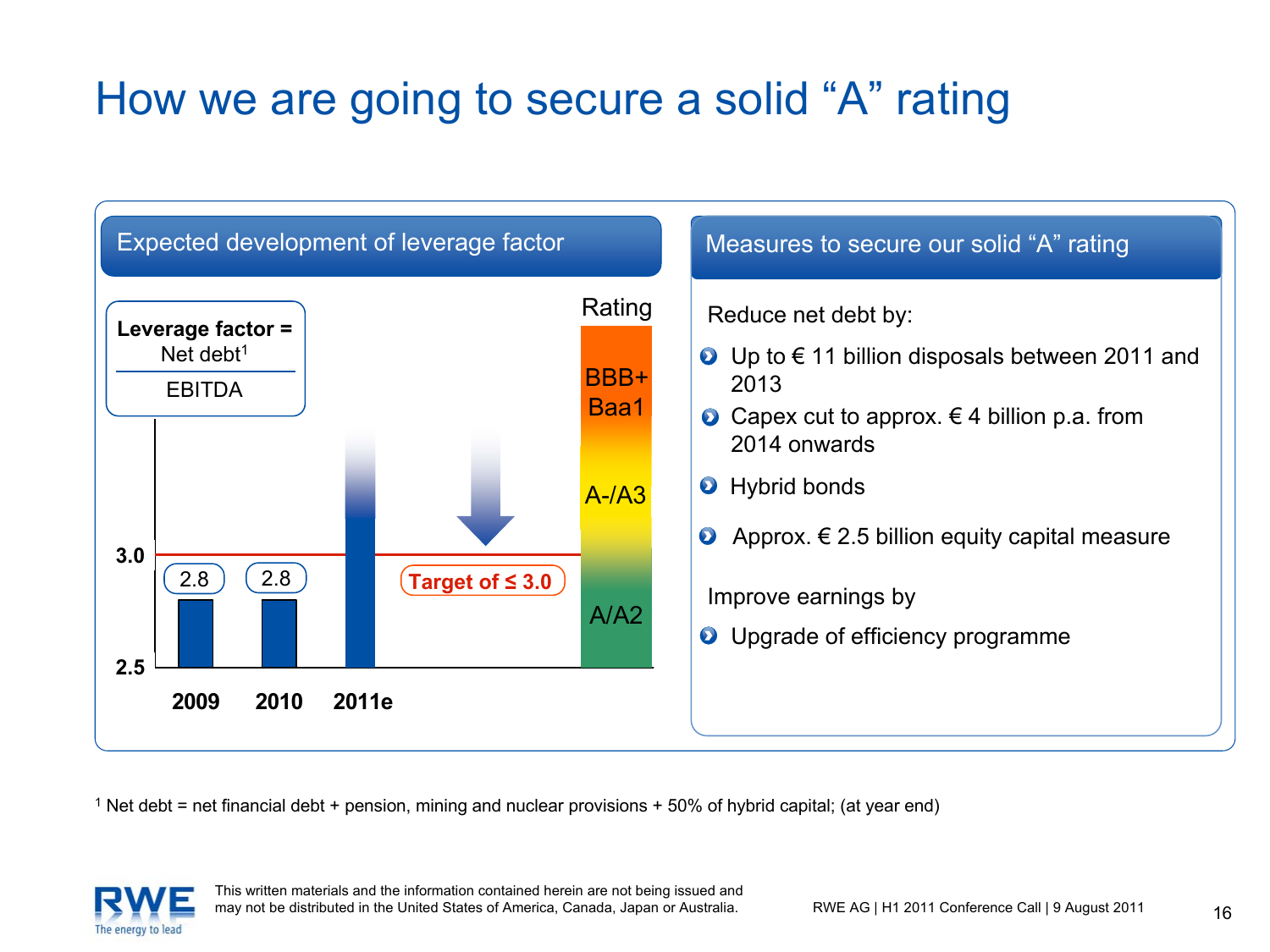## RWE Group key performance indicators

| January - June                       |              |        |          | <b>Change</b> |
|--------------------------------------|--------------|--------|----------|---------------|
| $\epsilon$ million                   |              | 2011   | 2010     | in $%$        |
| <b>External revenue</b>              |              | 27,457 | 27,354   | $+0.4$        |
| Cash flows from operating activities |              | 3,139  | 1,736    | $+80.8$       |
| <b>EBITDA</b>                        |              | 4,622  | 6,150    | $-24.8$       |
| <b>Operating result</b>              |              | 3,341  | 4,956    | $-32.6$       |
| Non-operating result                 |              | $-210$ | $-1,009$ | $+79.2$       |
| <b>Financial result</b>              |              | $-706$ | $-787$   | $+10.3$       |
| Taxes on income                      |              | $-643$ | $-934$   | $+31.2$       |
| <b>Minorities</b>                    |              | 162    | 183      | $-11.5$       |
| Hybrid investors' interest           |              | 30     |          |               |
| Net income                           |              | 1,590  | 2,043    | $-22.2$       |
| Recurrent net income                 |              | 1,667  | 2,746    | $-39.3$       |
| Average number of shares             | (million)    | 533.6  | 533.6    |               |
| <b>Recurrent EPS</b>                 | $(\epsilon)$ | 3.13   | 5.15     | $-39.2$       |

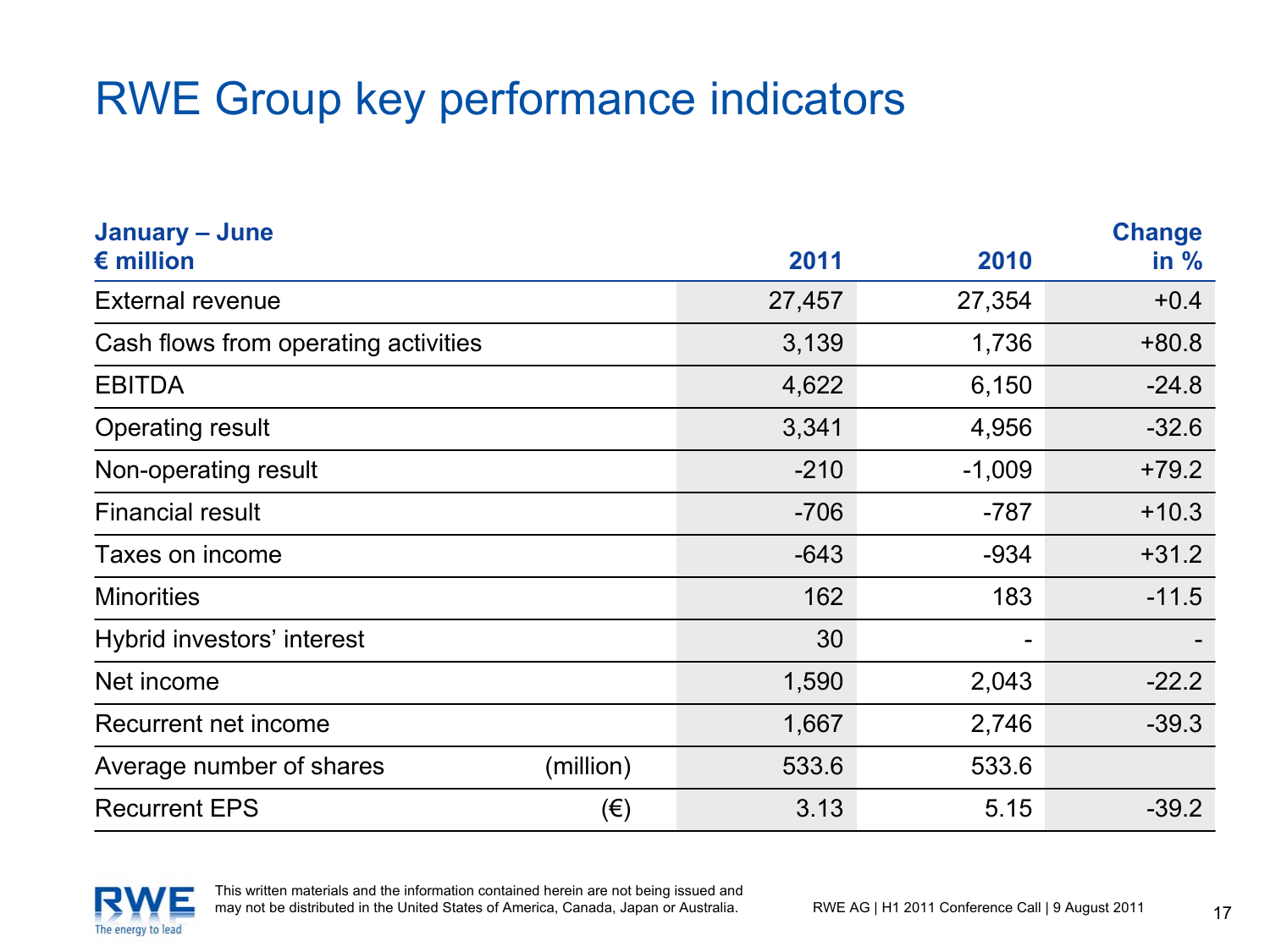## Performance of the Germany Division (I) Power Generation Business Area (RWE Power)

#### January – June: operating result: -43.1% € million**20102,229 1,268 2011**Lower realised electricity prices and lower volumes (c. -€690 million), inter alia, due to new energy policy and shut down of nuclear power plants Higher fuel costs (c. -€70 million) partly offset by lower costs associated with CO $_2$  certificates (c. +€60 million) Nuclear fuel tax (c. -€200 million) Higher fixed operating and maintenance costs -

#### Guidance for fiscal year 2011: significantly below previous year





This written materials and the information contained herein are not being issued and may not be distributed in the United States of America, Canada, Japan or Australia.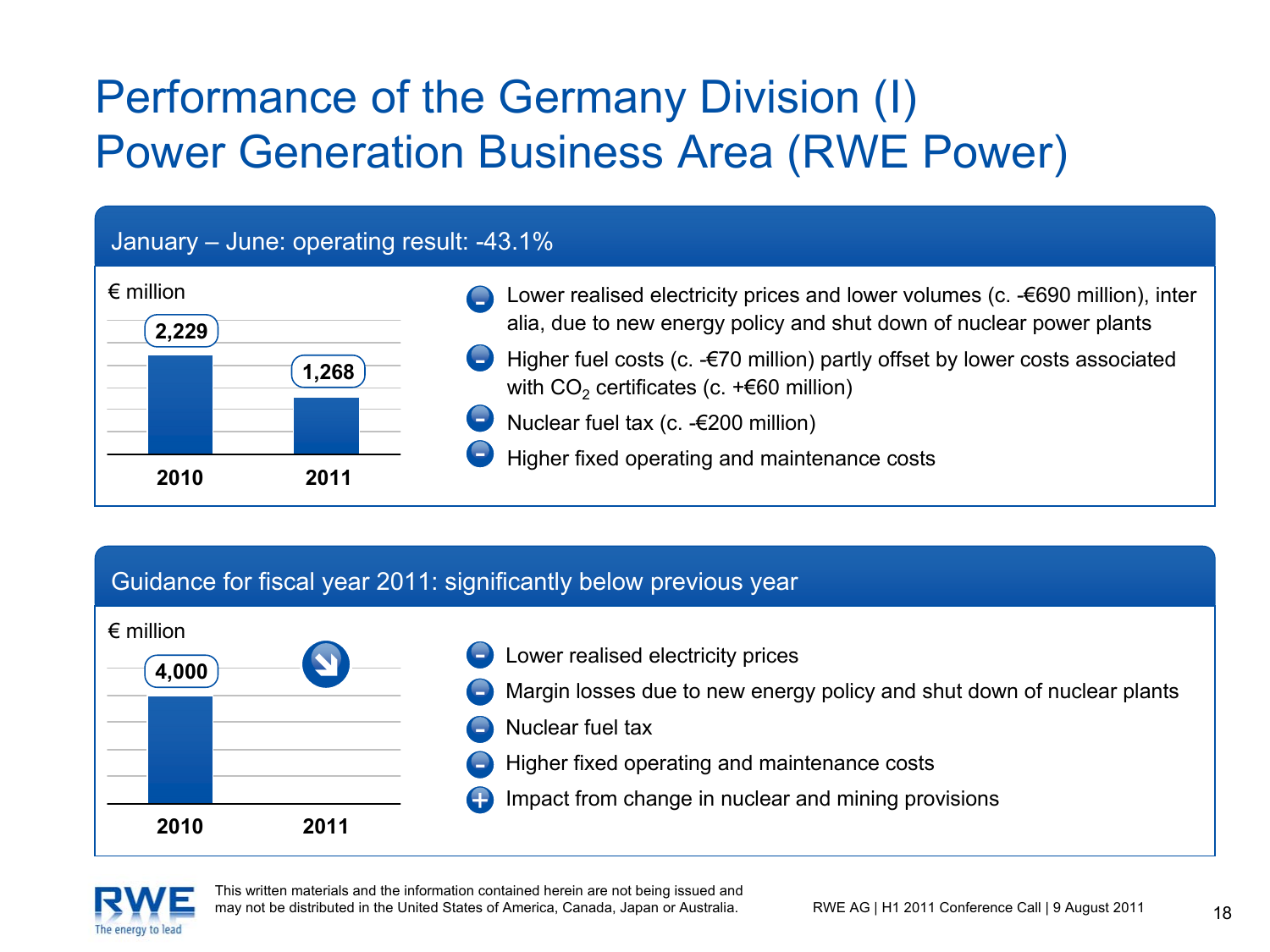## Performance of the Germany Division (II) Sales/Distribution Networks Business Area

#### January – June: operating result: -4.3%

| $\epsilon$ million |                     | First-time full consolidation of regional sales and distribution company NVV                                                                         |
|--------------------|---------------------|------------------------------------------------------------------------------------------------------------------------------------------------------|
| 985                | 943<br>-            | <b>Sales</b><br>Lower gas sales volumes resulting from milder weather conditions                                                                     |
|                    | E<br><b>Septima</b> | Distribution networks<br>Negative volume effect due to milder weather conditions<br>Higher cost to improve the quality of our network infrastructure |
| 2010               | 2011                | Lower costs for refunding of excess proceeds                                                                                                         |

#### Guidance for fiscal year 2011: below previous year



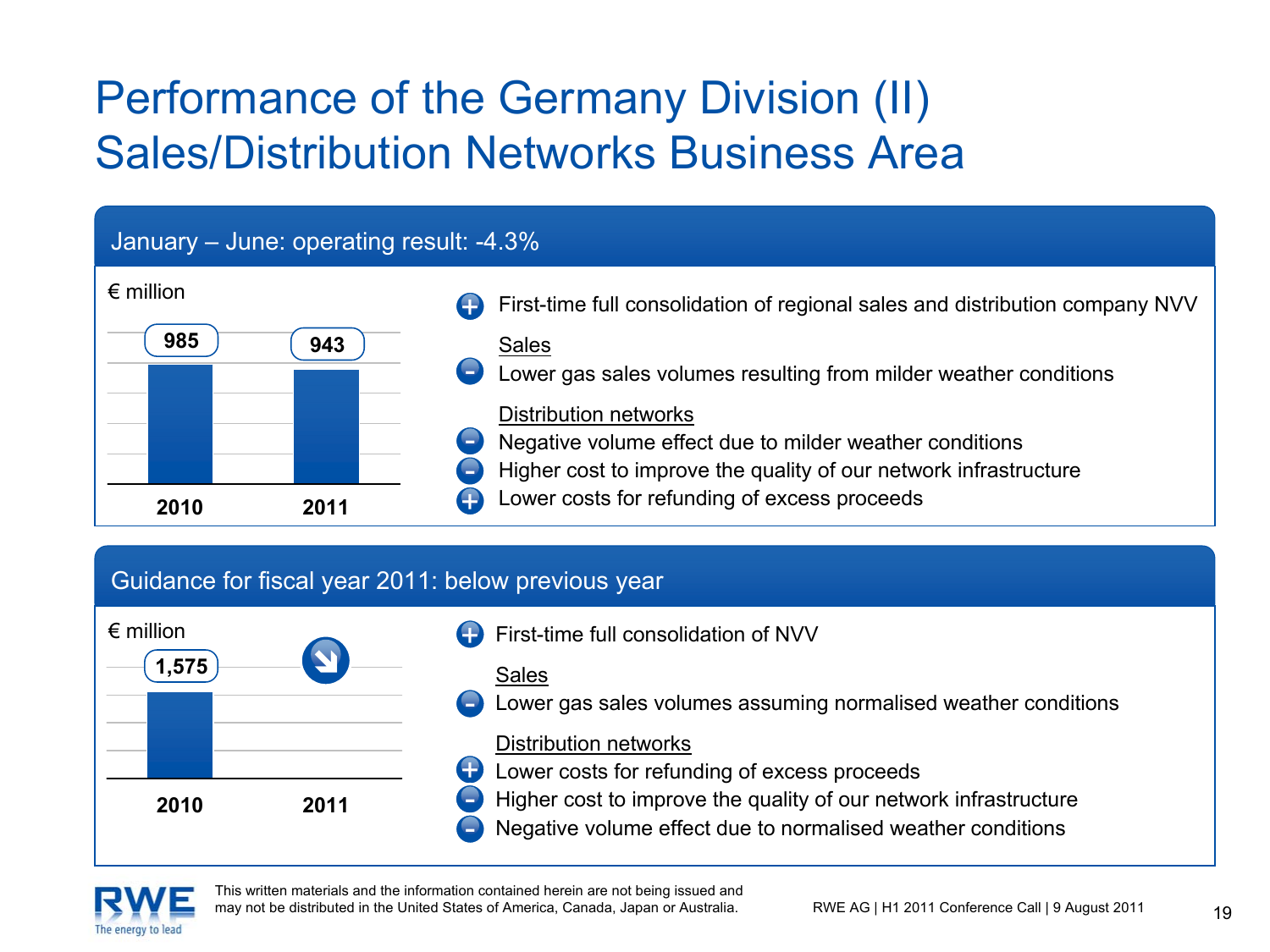## Performance of the Netherlands/Belgium Division (Essent)



#### Guidance for fiscal year 2011: significantly below previous year



- Parts of gas midstream business now reported in Trading/Gas Midstream Lower electricity generation spreads Lower gas margins assuming normalised weather conditions -
	- +Efficiency improvements and synergies

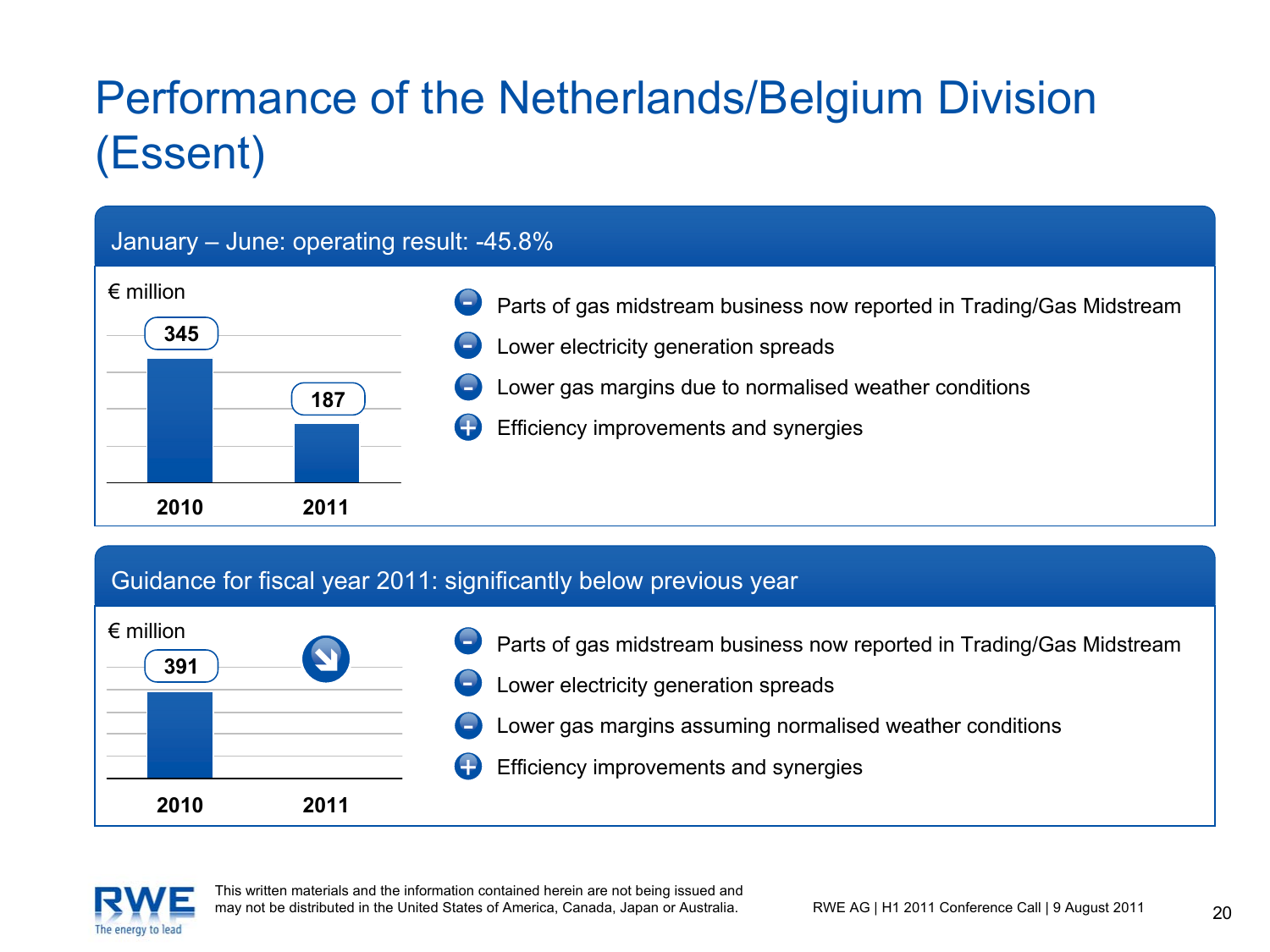## Performance of the United Kingdom Division (RWE npower)

#### January – June: operating result: +129% € million**20101543522011**Cost reductions / efficiency improvements Power generation: First time contribution from Staythorpe CCGT Settlement of claims relating to major investment projects Retail:Improved commodity cost management Lower bad debt costsGrowth in large customer business segment ++++++

#### Guidance for fiscal year 2011: significantly above previous year



- Cost reductions / efficiency improvements and some positive one-offs Power generation +
- Decline of generation spreads only partly offset by contribution of Staythorpe CCGT

#### Retail:

Improved margins but pressure from increasing commodity prices as well as higher network fees and costs from governmental programs

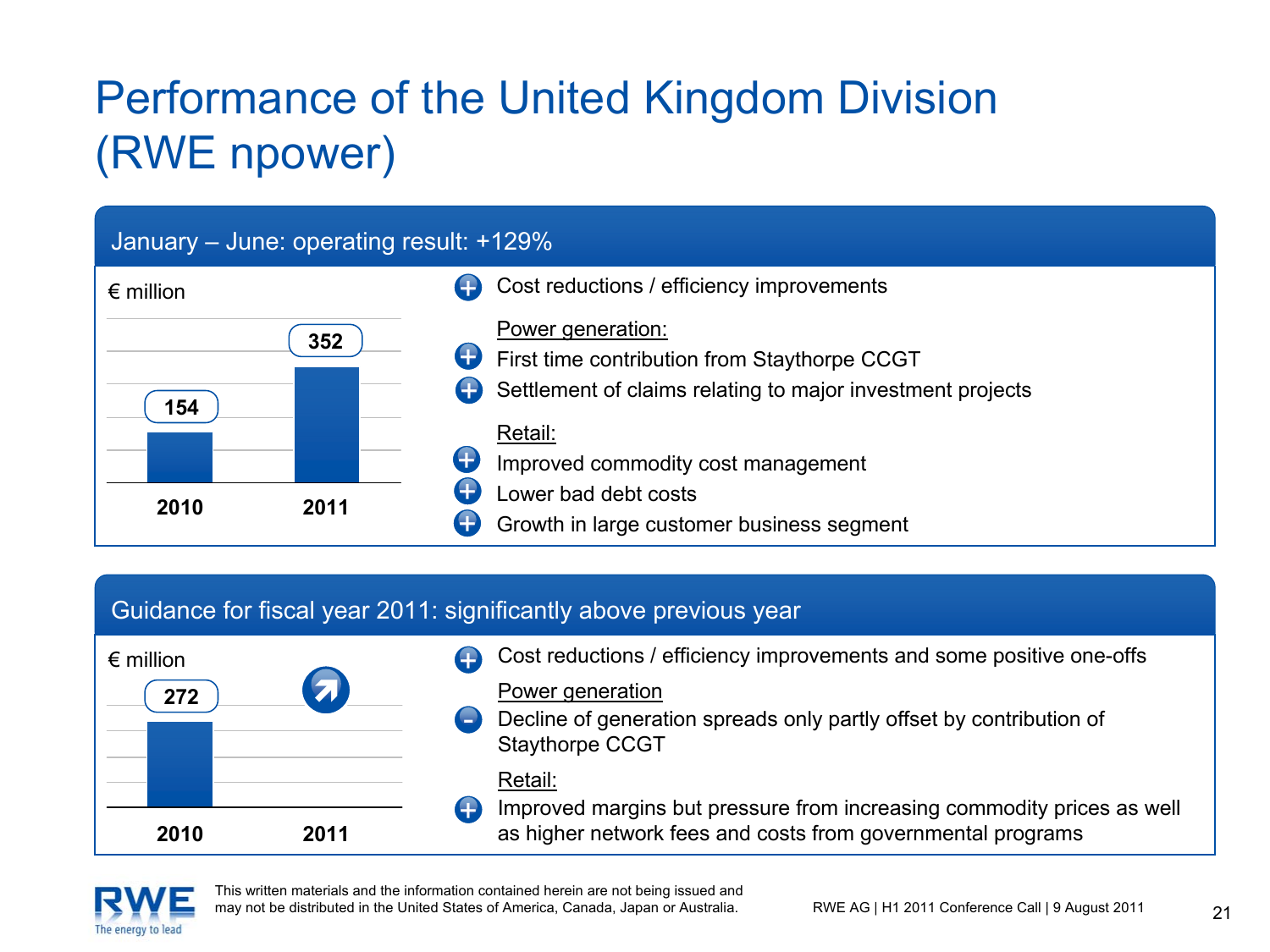## Performance of the Central Eastern and South Eastern Europe Division



#### Guidance for fiscal 2011: below previous year





This written materials and the information contained herein are not being issued and may not be distributed in the United States of America, Canada, Japan or Australia.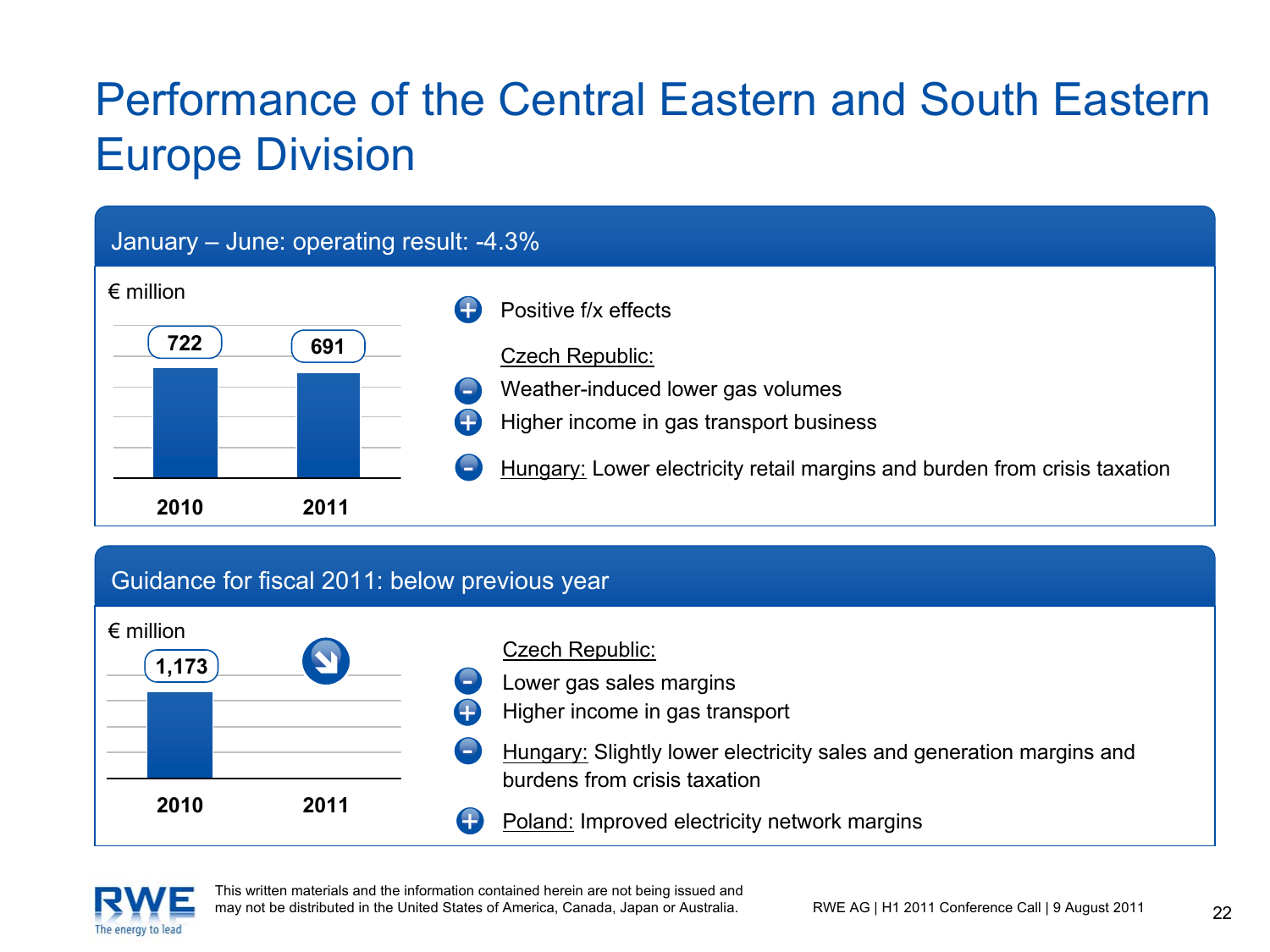## Performance of the Renewables Division (RWE Innogy)

#### January – June: operating result: +242%



#### Guidance for fiscal 2011: significantly above previous year



- Volume effects from growth investment programme Improved wind conditions assumed +
- +
- Upfront costs of large investment programme including higher staff costs-

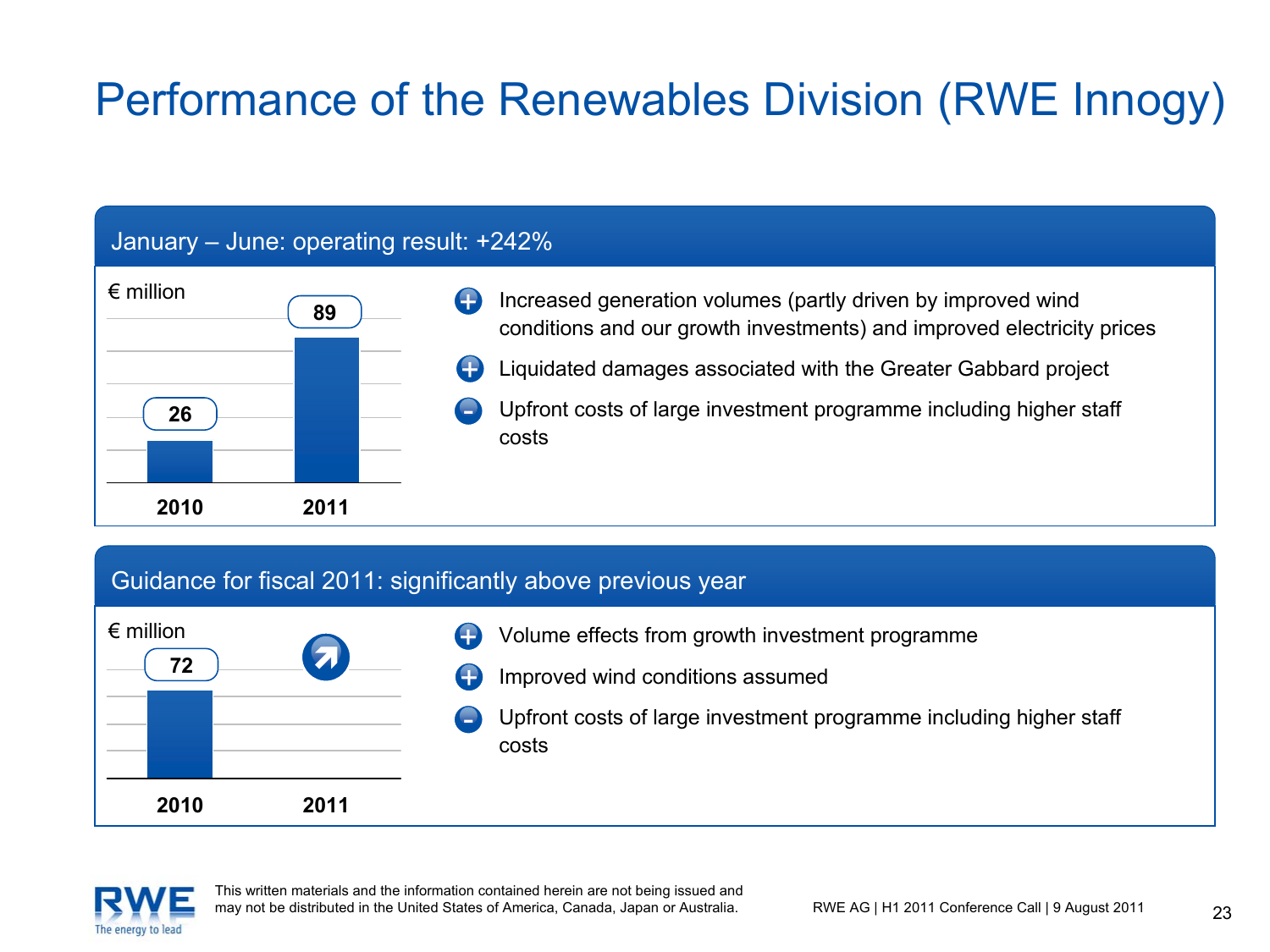## Performance of the Upstream Gas & Oil Division (RWE Dea)



#### Guidance for fiscal 2011: significantly above previous year



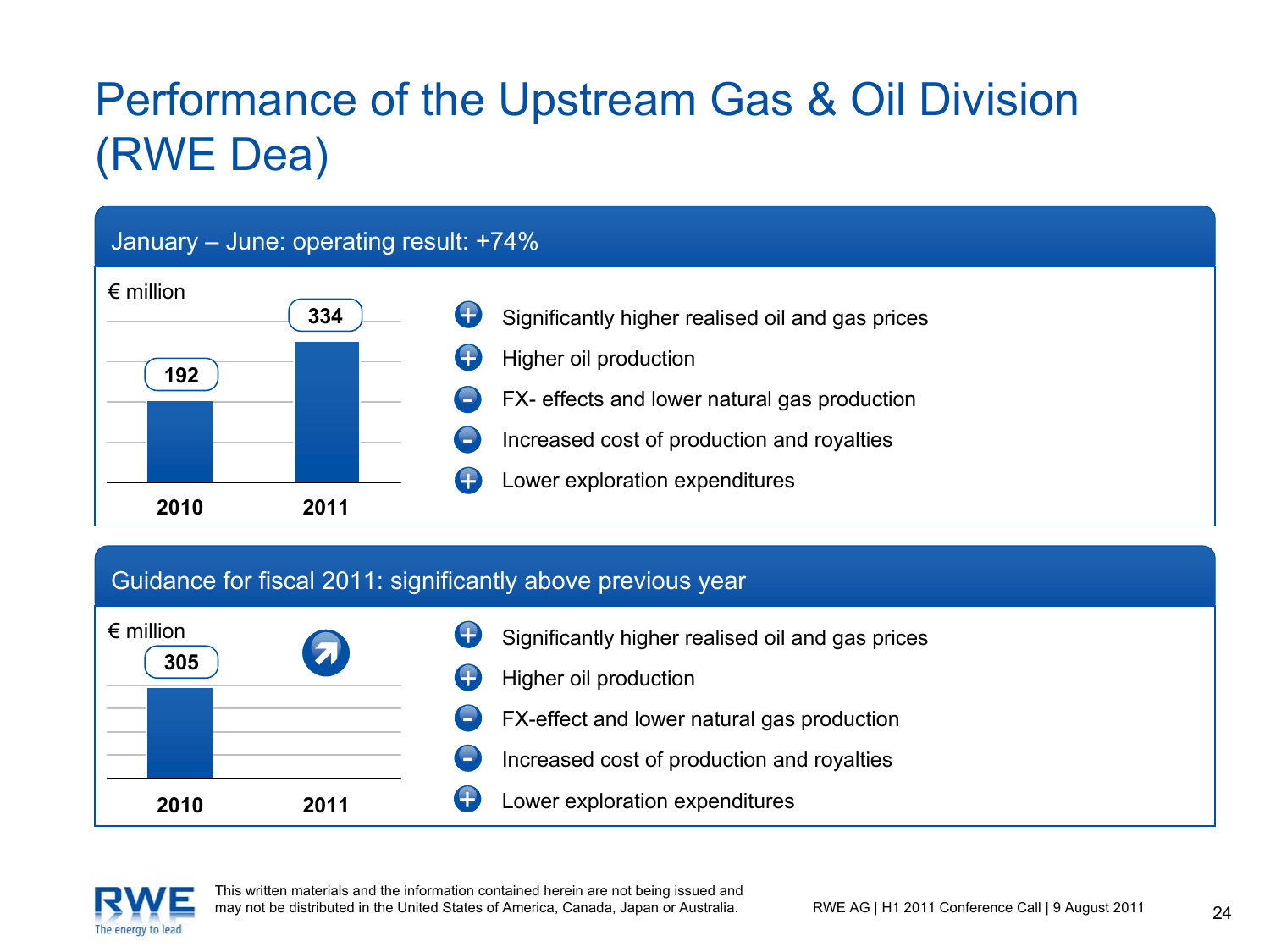## Performance of the Trading/Gas Midstream Division (RWE Supply & Trading)

#### January – June: operating result: -315%

| $\epsilon$ million |        | Trading                                                                                                                                    |
|--------------------|--------|--------------------------------------------------------------------------------------------------------------------------------------------|
|                    |        | Negative development partly driven by market disturbance as a result of<br>the events in North Africa and the changed German energy policy |
| 278                |        | Supply<br>Burdens from long-term oil-indexed gas contracts                                                                                 |
|                    | $-598$ | Parts of gas midstream business from Essent now reported in                                                                                |
| 2010               | 2011   | <b>Trading/Gas Midstream</b>                                                                                                               |

#### Guidance for fiscal 2011: significantly below previous year

| $\epsilon$ million |      | ÷           | Trading<br>Negative development partly driven by market disturbance as a result of<br>the events North Africa and the changed German energy policy |
|--------------------|------|-------------|----------------------------------------------------------------------------------------------------------------------------------------------------|
| $-21$              |      | <b>Andr</b> | Supply<br>Burdens from long-term oil-indexed gas contracts                                                                                         |
| 2010               | 2011 |             | Parts of gas midstream business from Essent now reported in<br><b>Trading/Gas Midstream</b>                                                        |

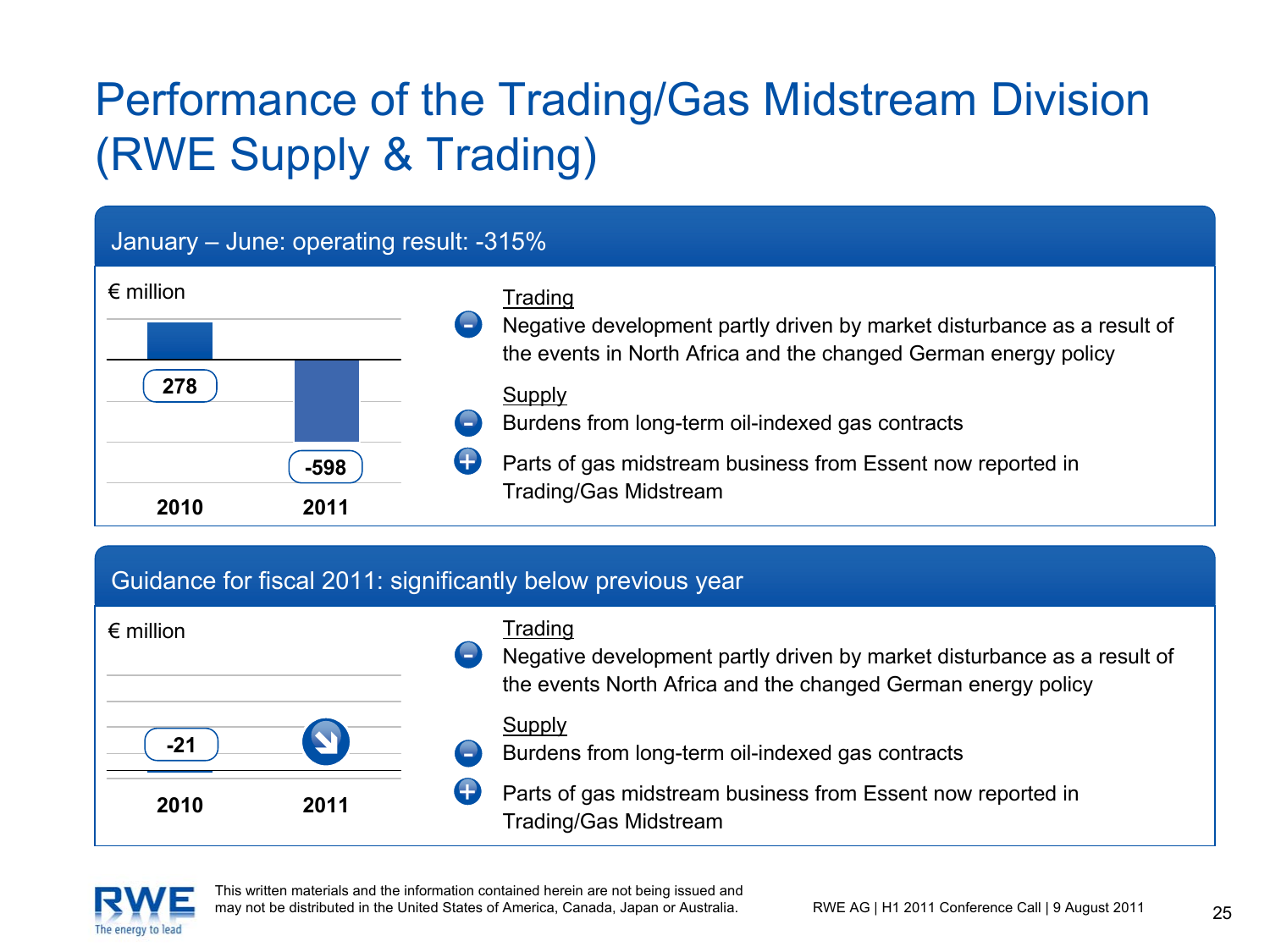### Non-operating result

| January – June<br>$\epsilon$ million        | 2011   | 2010     | <b>Change</b><br>(absolute) |
|---------------------------------------------|--------|----------|-----------------------------|
| Capital gains                               | 315    |          | $+314$                      |
| Impact of commodity derivatives on earnings | -3     | $-1,064$ | $+1,061$                    |
| Restructuring, other                        | $-522$ | 54       | $-576$                      |
| <b>Total</b>                                | $-210$ | $-1,009$ | $+799$                      |



#### **Capital gains:**

Mainly from the sale of Thyssengas and our 24.6% stake in the Rostock hard coal power plant

#### **Impact of commodity derivatives on earnings (timing differences)**

Mainly related to derivatives to hedge our gas forward sales in our Trading/Gas Midstream division and in our German Sales/Distribution Networks business area

#### **Restructuring, other**

- > Impairment of Essent power plant portfolio (c. -€270m)
- > Provisions for restructuring programmes at RWE Power and RWE Deutschland (c. -€220m)
- > Amortisation of RWE npower's customer accounts (c. -€130m)

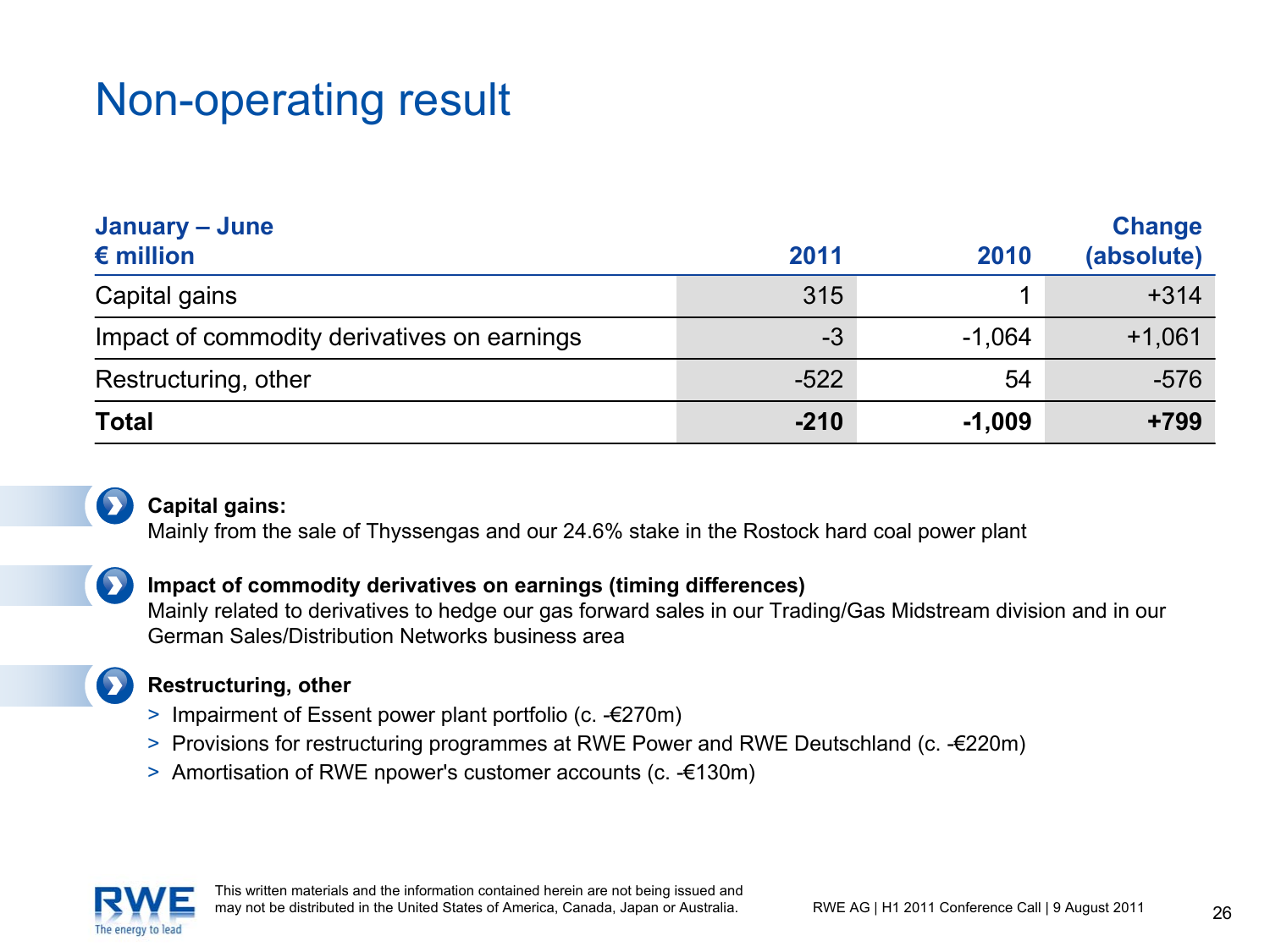### Financial result

| January - June                               |        |        | <b>Change</b> |
|----------------------------------------------|--------|--------|---------------|
| $\epsilon$ million                           | 2011   | 2010   | (absolute)    |
| Net interest                                 | $-257$ | $-337$ | $+80$         |
| Interest accretion to non-current provisions | $-416$ | $-442$ | $+26$         |
| Other financial result                       | $-33$  | -8     | $-25$         |
| <b>Total</b>                                 | $-706$ | $-787$ | $+81$         |



#### **Net interest**

> Release of provisions, among other things

#### $\bullet$

#### **Interest accretion to non-current provisions**

> Revaluation of long-term provisions as a result of higher discount rates

#### $\bullet$

#### **Other financial result**

> No major individual items

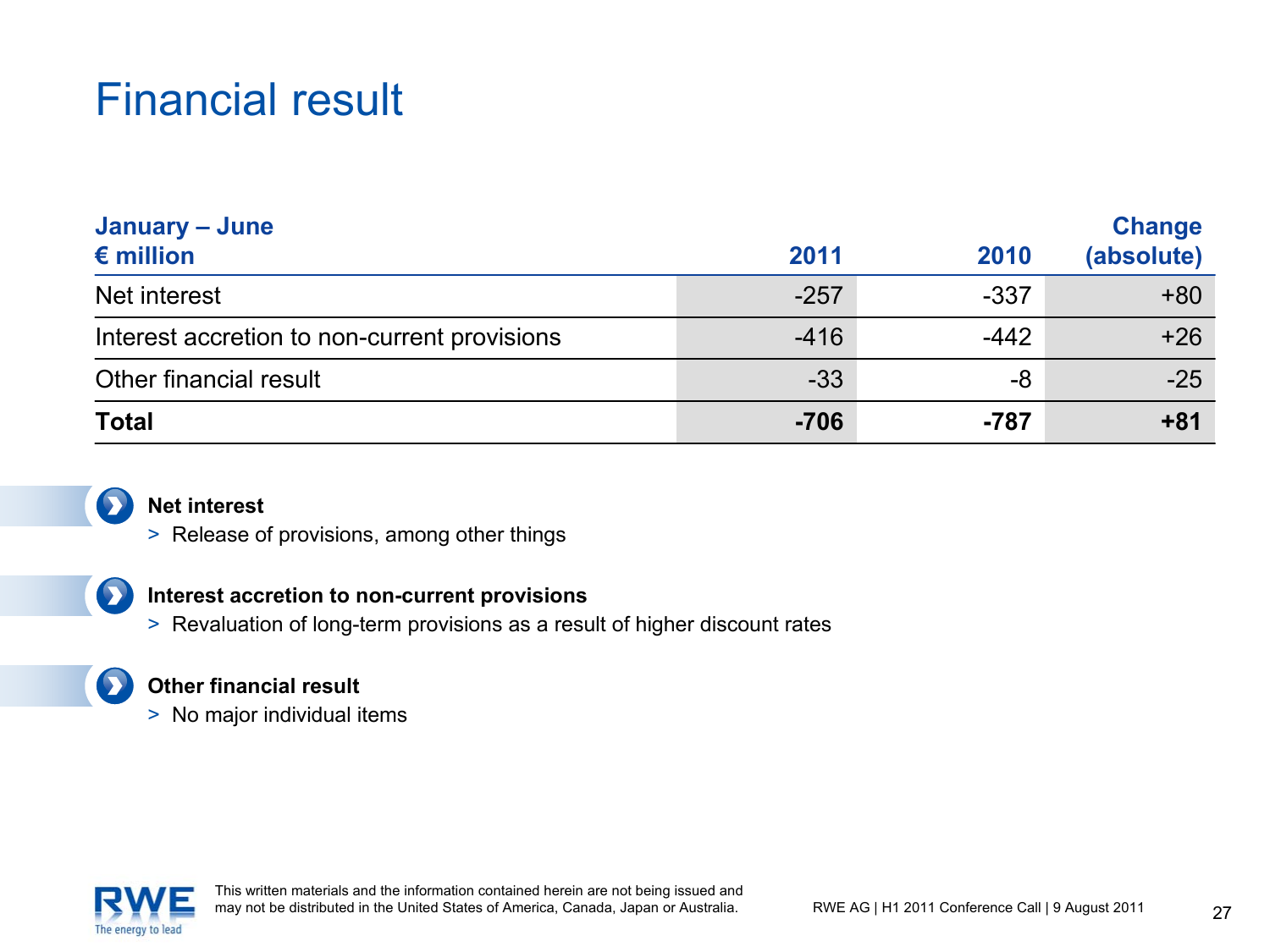### Cash flow statement

| January - June                                          |               |                    | <b>Change</b>      |
|---------------------------------------------------------|---------------|--------------------|--------------------|
| $\epsilon$ million                                      | 2011          | 2010               | (absolute)         |
| Funds from operations (FFO)                             | 2,984         | 4,020              | $-1,036$           |
| Change in working capital<br>of which variation margins | 155<br>$-570$ | $-2,284$<br>$-904$ | $+2,439$<br>$+334$ |
| Cash flow from operating activities                     | 3,139         | 1,736              | $+1,403$           |
| Minus capex on fixed assets                             | $-2,709$      | $-2,497$           | $-212$             |
| Free cash flow                                          | 430           | $-761$             | $+1,191$           |

#### **FFO**

> Mainly a result of negative operating earnings trends

#### $\blacktriangleright$

#### **Change in working capital**

- > Only minor expenses on CO<sub>2</sub> certificates in H1 2011, as the certificates for 2010 for the most part had already been paid in late 2010
- > Temporarily improved liquidity at Amprion



#### **Capex on fixed assets**

> Mainly for the extension and modernisation of our electricity generation fleet

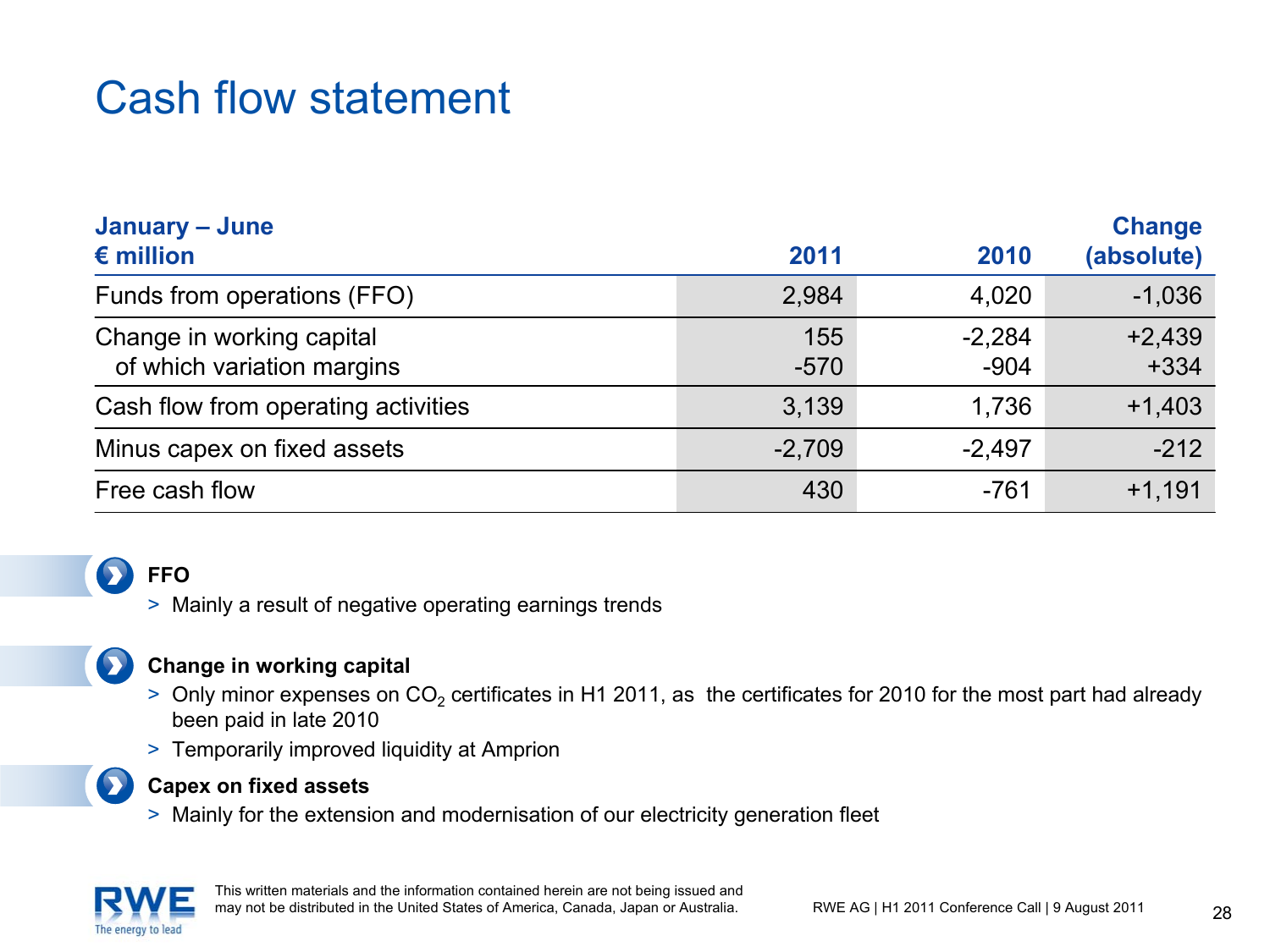### Today's Agenda

#### Jürgen Großmann Strategy update & H1 2011 highlights

**B**

**A**

Rolf Pohlig H1 2011 group results and divisional performance

**C**

#### **Jürgen Großmann Outlook**

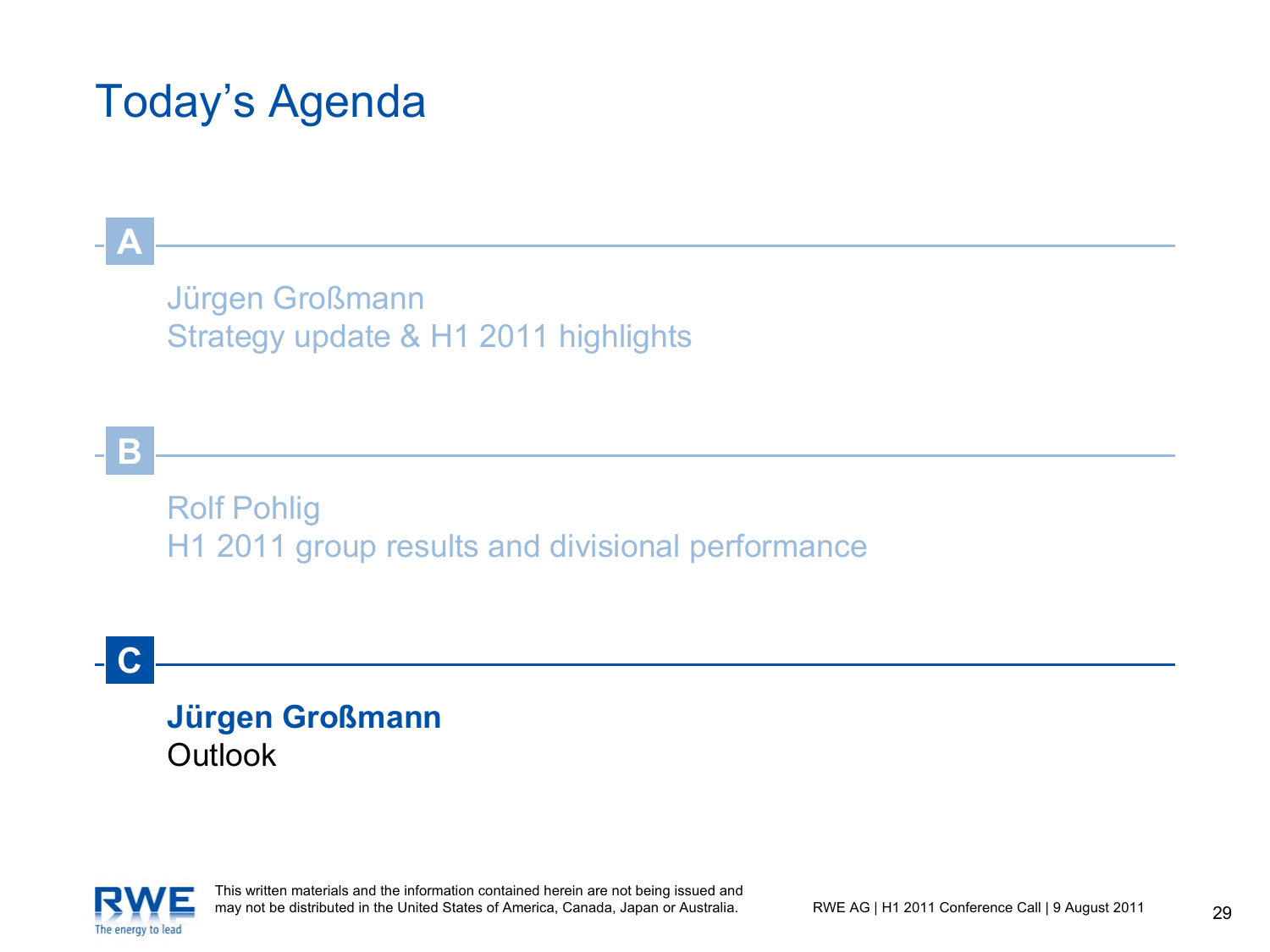### Updated Outlook for 2011 – 2013



The outlook for 2013 includes the divestment of Thyssengas, a stake in the Rostock hard coal power plant and Amprion. These assets account for approx.  $\epsilon$  1.5 bn of the total up to  $\epsilon$  11 bn divestment programme. For the residual programme of approx. € 9.5 bn we expect on a full year basis an effect of approx. € 1.8 bn for EBITDA, approx. € 1.1 bn for operating result and approx. € 0.6 bn for recurrent net income. As the timing and the process of the divestment programme are still open it is not possible to give an explicit guidance for 2013 after disposals.

The outlook is based on commodity prices on a marked-to-market base as of June 2011.

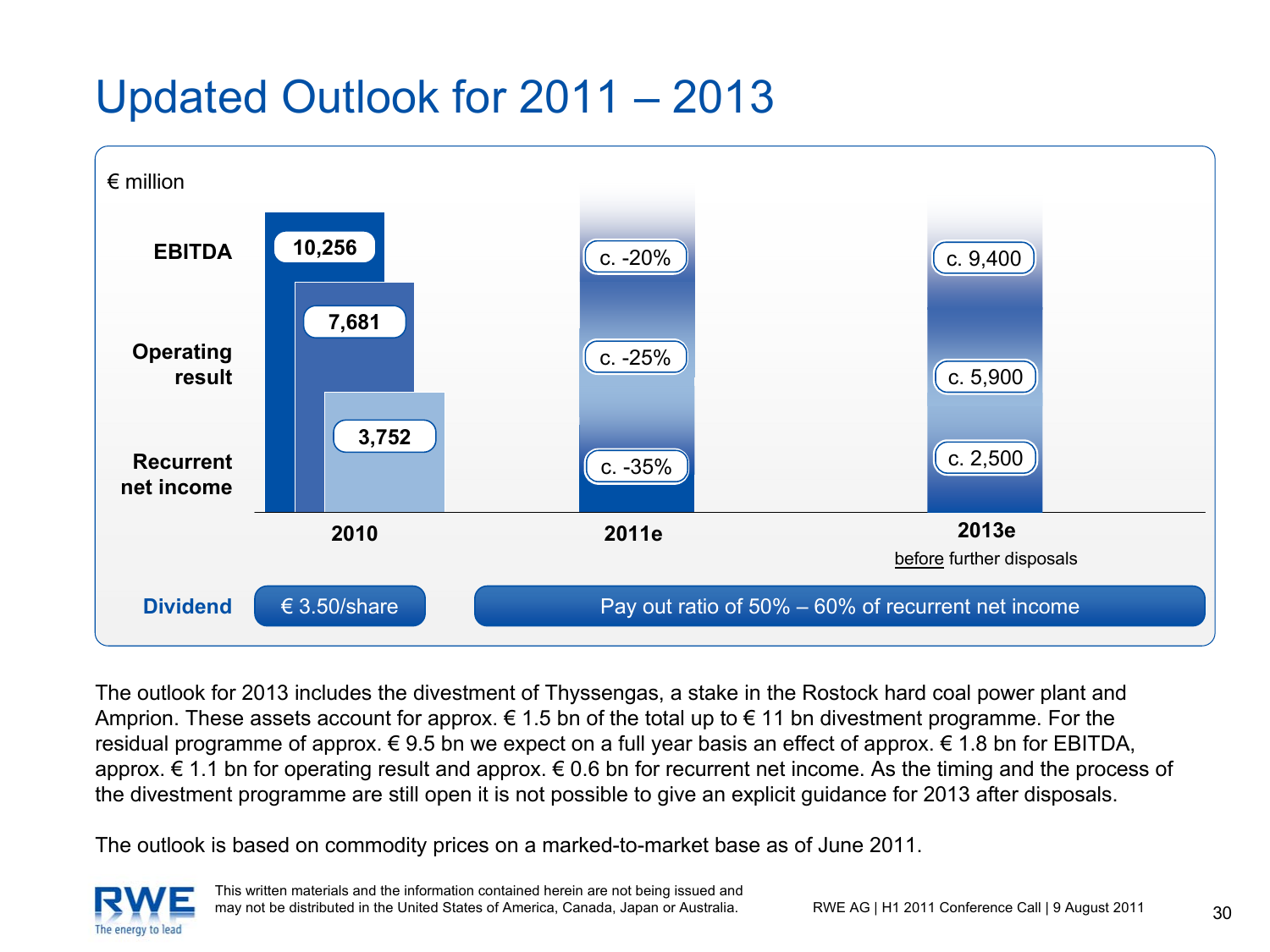

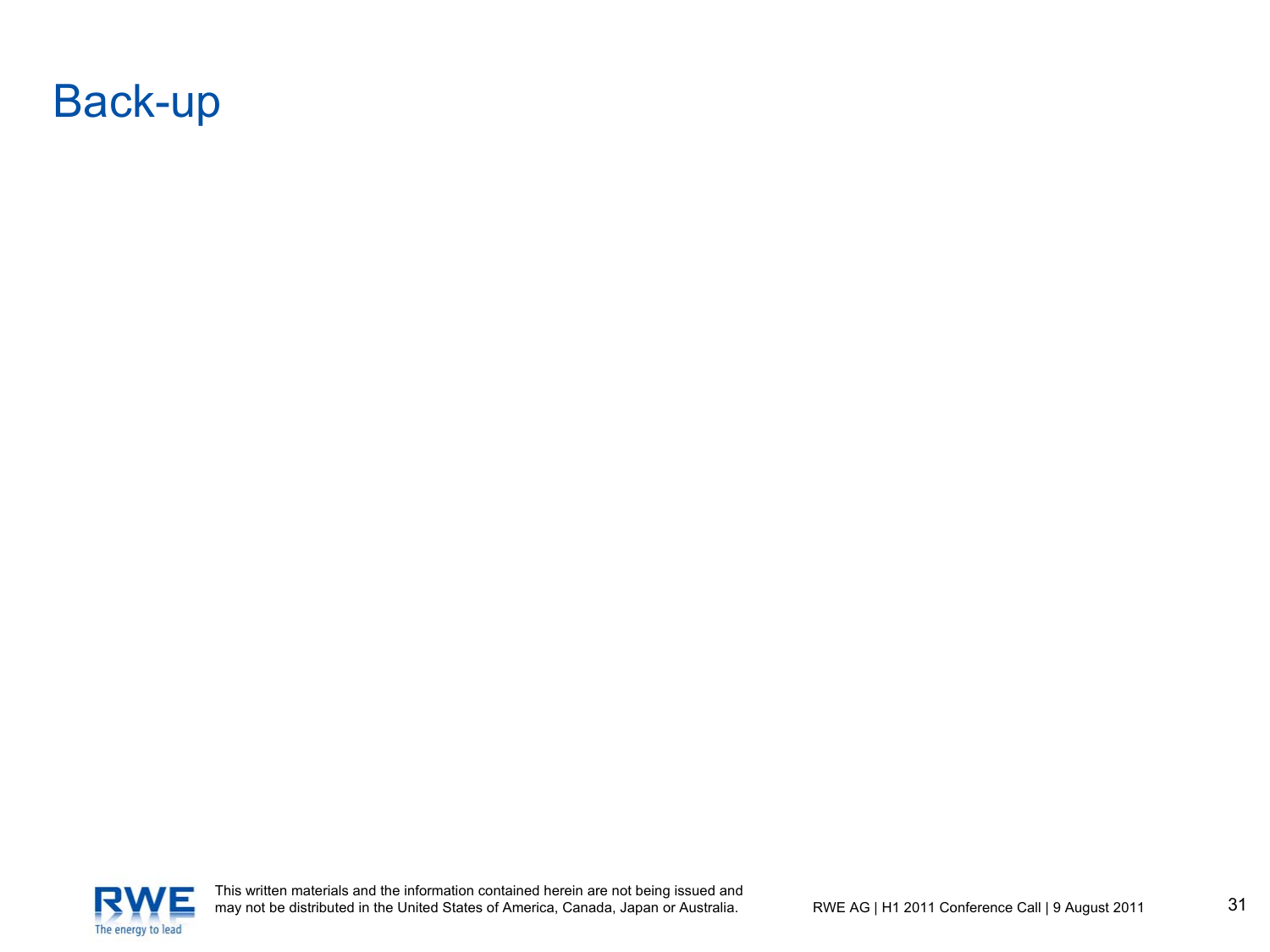## RWE Group electricity production (by geographic regions)

| January - June<br>in TWh                        | <b>Germany</b> | <b>UK</b>  | <b>NL/BE</b> | <b>Other</b><br>Internat. | <b>Total</b><br>2011 | <b>Total</b><br>2010 |
|-------------------------------------------------|----------------|------------|--------------|---------------------------|----------------------|----------------------|
| Lignite                                         | 33.3           |            |              | 2.8                       | 36.1                 | 35.6                 |
| <b>Nuclear</b>                                  | 19.1           |            |              |                           | 19.1                 | 22.6                 |
| Hard coal<br>thereof contracts                  | 17.1<br>10.5   | 3.9        | 2.6          | 0.2                       | 23.8<br>10.5         | 28.0<br>11.8         |
| Gas                                             | 6.5            | 10.9       | 2.4          | 0.1                       | 19.9                 | 20.5                 |
| Renewable energies<br>thereof contracts         | 2.0<br>0.2     | 0.6<br>0.3 | 1.1          | 0.8                       | 4.5<br>0.5           | 4.4<br>0.5           |
| Pumped storage, oil, other<br>thereof contracts | 0.9<br>0.6     |            |              |                           | 0.9<br>0.6           | 1.0<br>0.7           |
| <b>Subtotal</b>                                 | 78.9           | 15.4       | 6.1          | 3.9                       | 104.3                | 112.1                |
| Electricity purchases <sup>1</sup>              | 32.7           | 11.4       | 5.4          | 9.6                       | 59.1                 | 52.6                 |
| <b>Total</b>                                    | 111.6          | 26.8       | 11.5         | 13.5                      | 163.4                | 164.7                |

<sup>1</sup> Net, excluding trading. Purchases for physical deliveries to customers only

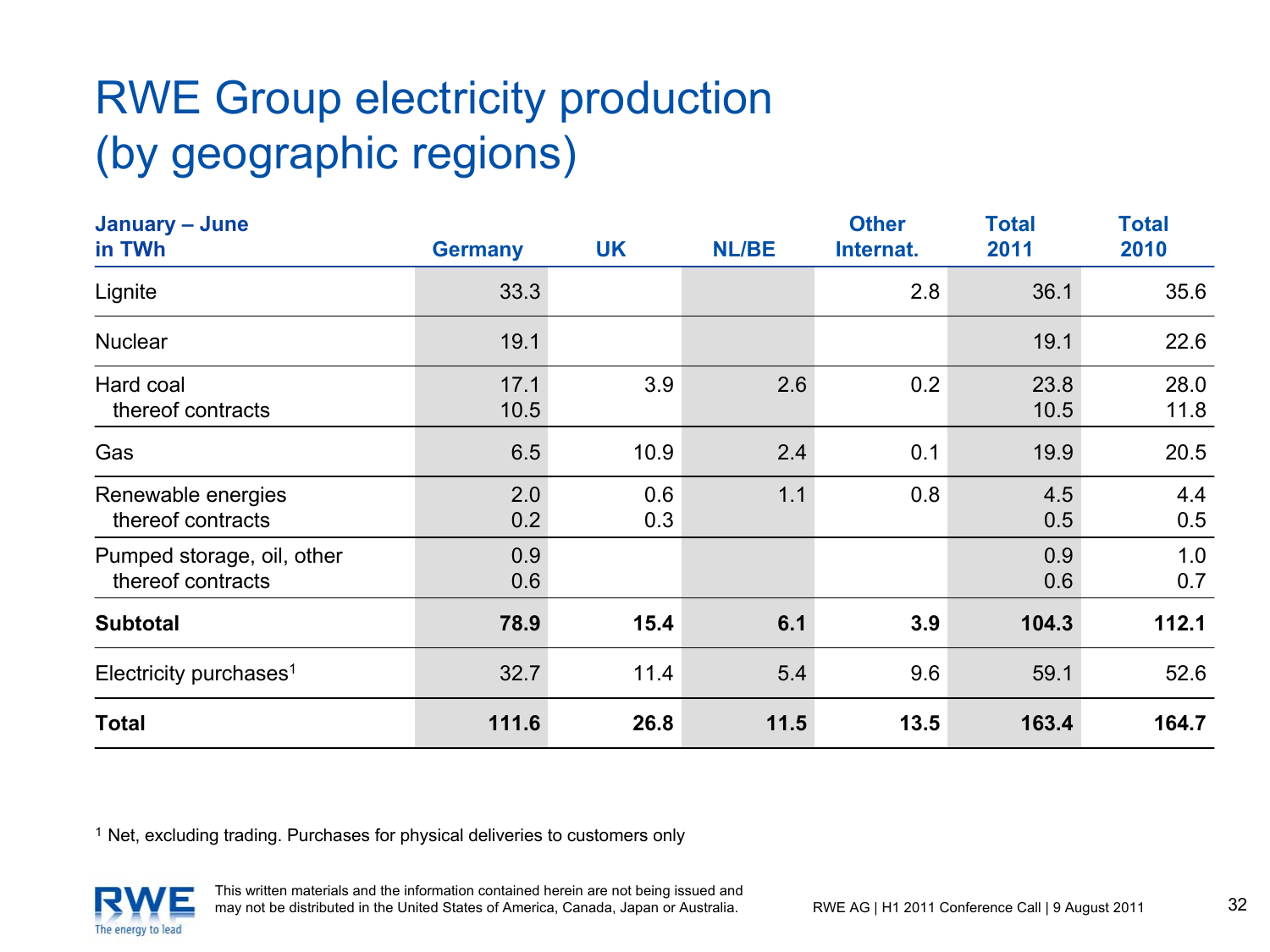## RWE Group electricity sales volume (by geographic regions)

| January - June<br>in TWh              | <b>Germany</b> | <b>UK</b> | <b>NL/BE</b> | <b>Poland</b> | <b>Hungary</b> | <b>Other</b> | <b>Total</b><br>2011 | <b>Total</b><br>2010 |
|---------------------------------------|----------------|-----------|--------------|---------------|----------------|--------------|----------------------|----------------------|
| Private and commercial<br>customers   | 13.6           | 9.0       | 5.5          | 1.3           | 2.8            | 0.1          | 32.3                 | 33.7                 |
| Industrial and corporate<br>customers | 28.3           | 16.1      | 8.6          | 2.0           | 2.6            | 0.3          | 57.9                 | 56.2                 |
| <b>Distributors</b>                   | 48.5           |           |              |               | 2.8            | 0.7          | 52.0                 | 51.0                 |
| Electricity trading <sup>1</sup>      | 11.8           |           |              |               |                |              | 11.8                 | 14.4                 |
| <b>Total</b>                          | 102.2          | 25.1      | 14.1         | 3.3           | 8.2            | 1.1          | 154.0 <sup>2</sup>   | $155.3^2$            |

<sup>1</sup> Net of electricity purchased from third parties

 $2$  Difference between electricity production and electricity sales volume due to grid losses, operating consumption by lignite production and pumped-storage power plants

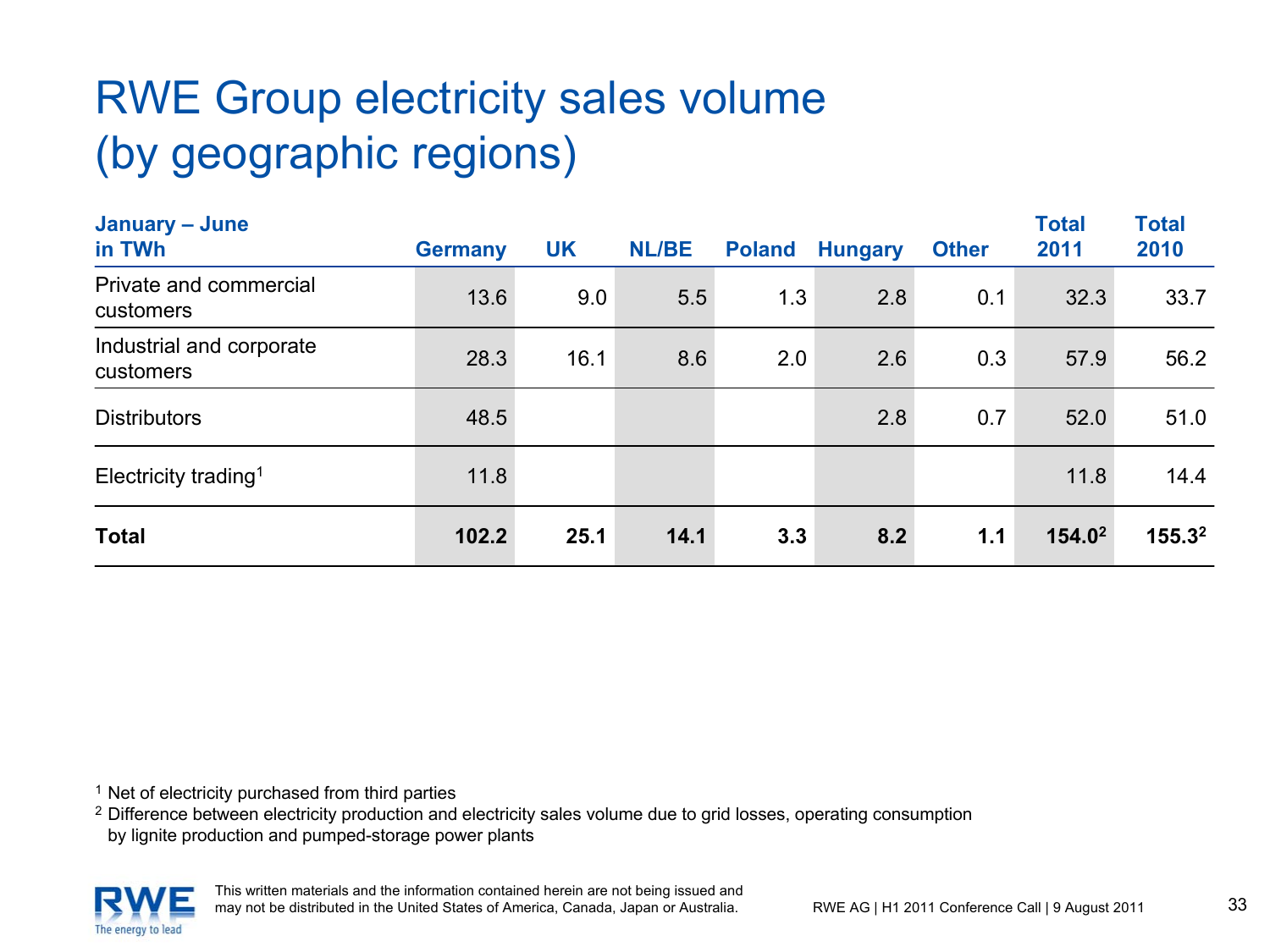## RWE Group gas sales volume (by geographic regions)

| January - June<br>in TWh              | <b>Germany</b> | <b>Czech</b><br>Rep. | <b>NL</b> | UK   | <b>Other</b> | <b>Total</b><br>2011 | <b>Total</b><br>2010 |
|---------------------------------------|----------------|----------------------|-----------|------|--------------|----------------------|----------------------|
| Private and commercial<br>customers   | 16.1           | 16.0                 | 22.3      | 21.9 | 0.6          | 76.9                 | 94.0                 |
| Industrial and corporate<br>customers | 21.1           | 9.5                  | 29.6      | 1.3  | 7.1          | 68.6                 | 81.7                 |
| <b>Distributors</b>                   | 34.0           | 2.1                  | 0.0       | 0.1  | 3.6          | 39.8                 | 49.4                 |
| <b>Total</b>                          | 71.2           | 27.6                 | 51.9      | 23.3 | 11.3         | 185.3                | 225.1                |

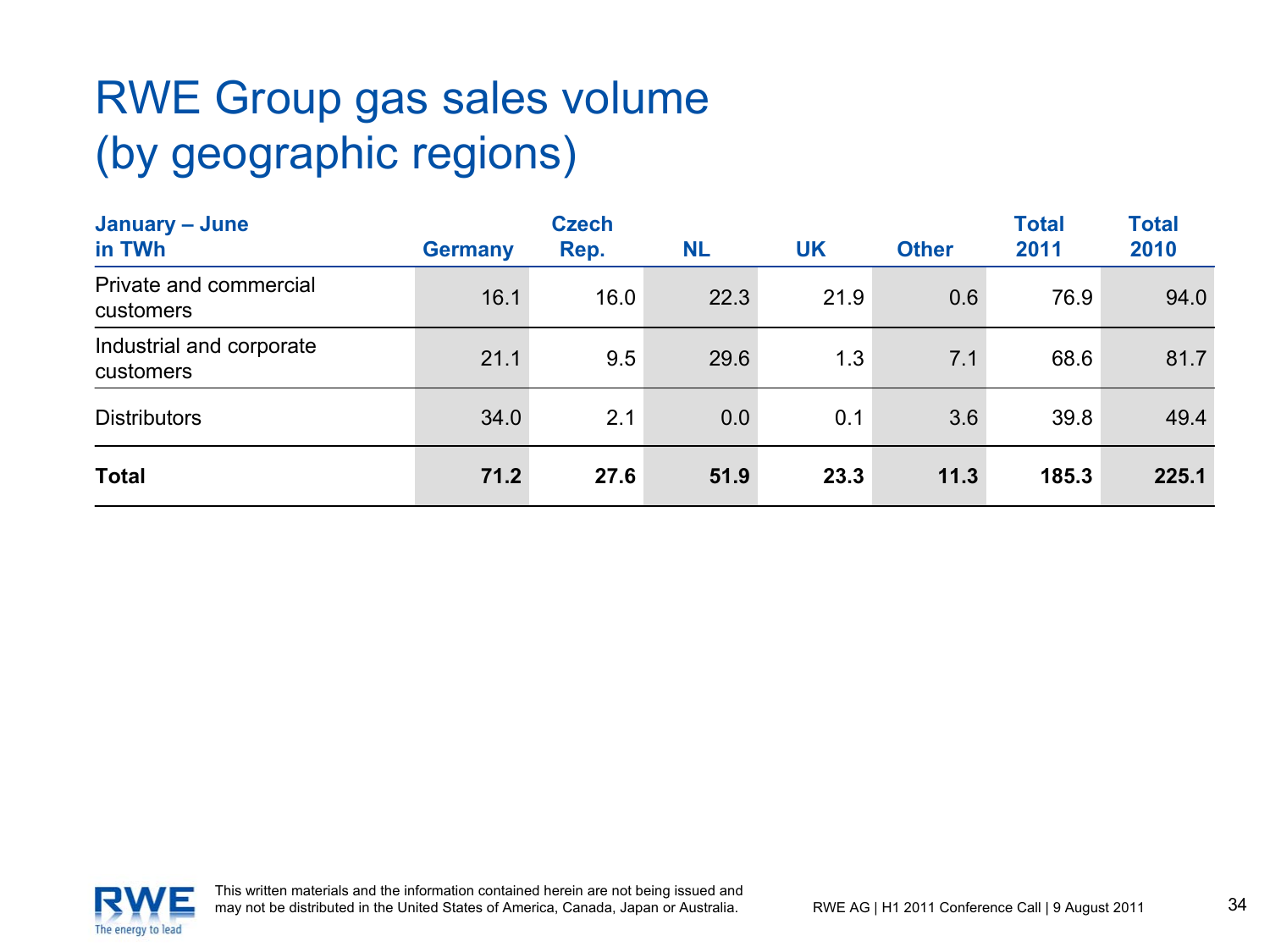## Forward selling<sup>1</sup> by RWE Power in the German market





Average realised price for 2010 forward: €67/MWh)

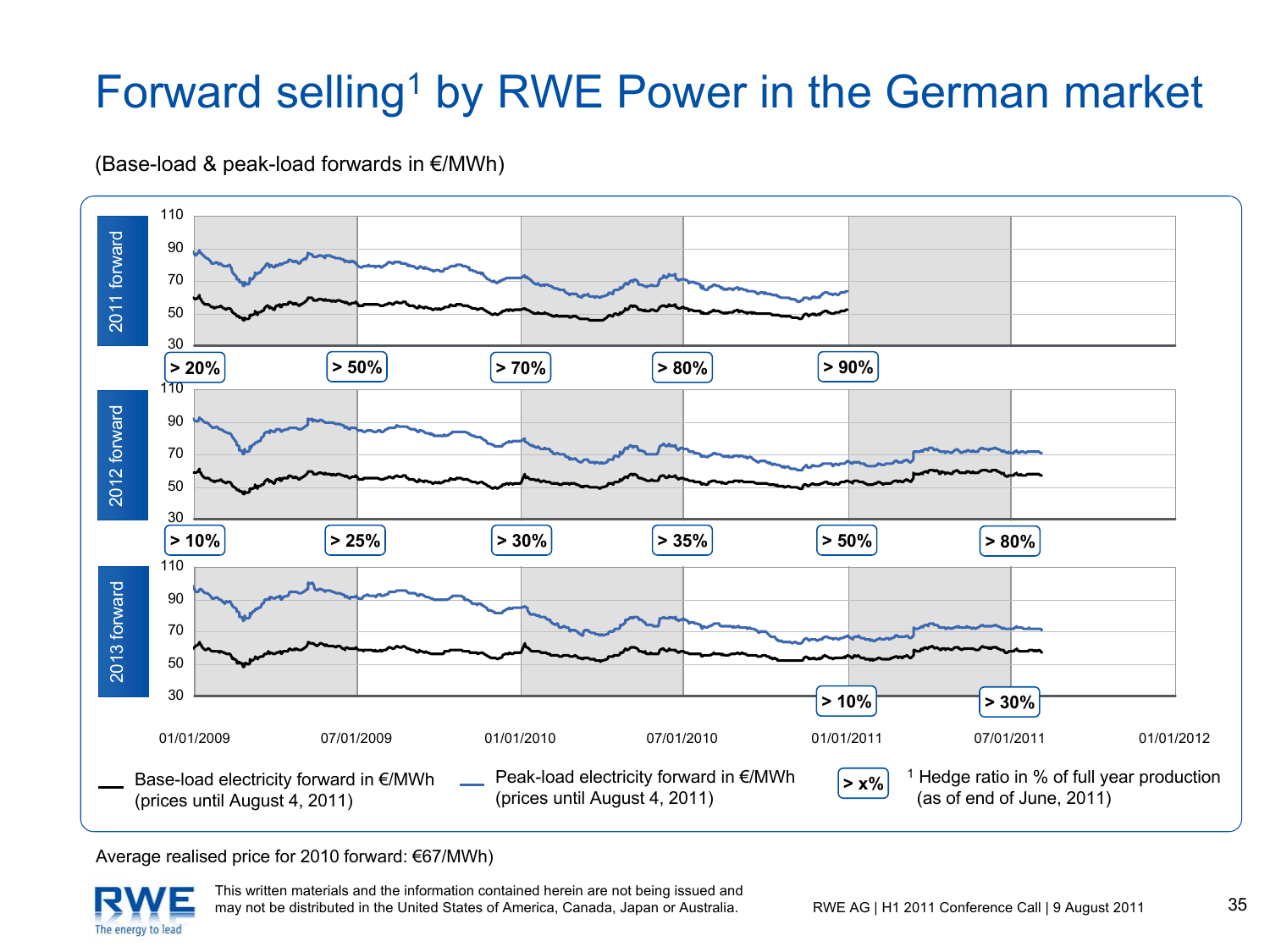## Germany: Clean Dark and Spark Spreads (CDS/CSS)



Source: RWE Supply & Trading, prices until August 4, 2011

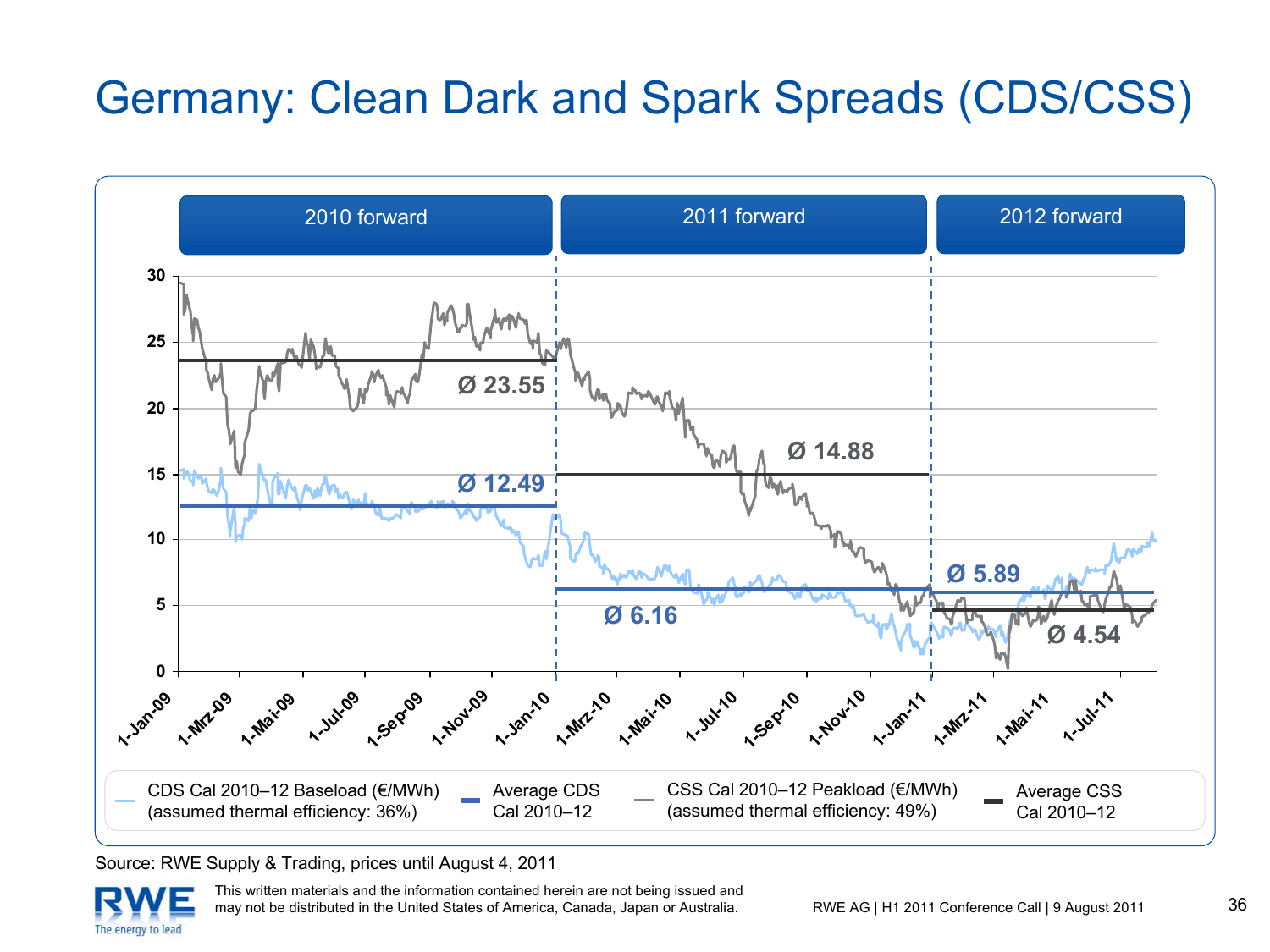## UK: Clean Dark and Spark Spreads (CDS/CSS)



Source: RWE Supply & Trading, prices until August 4, 2011

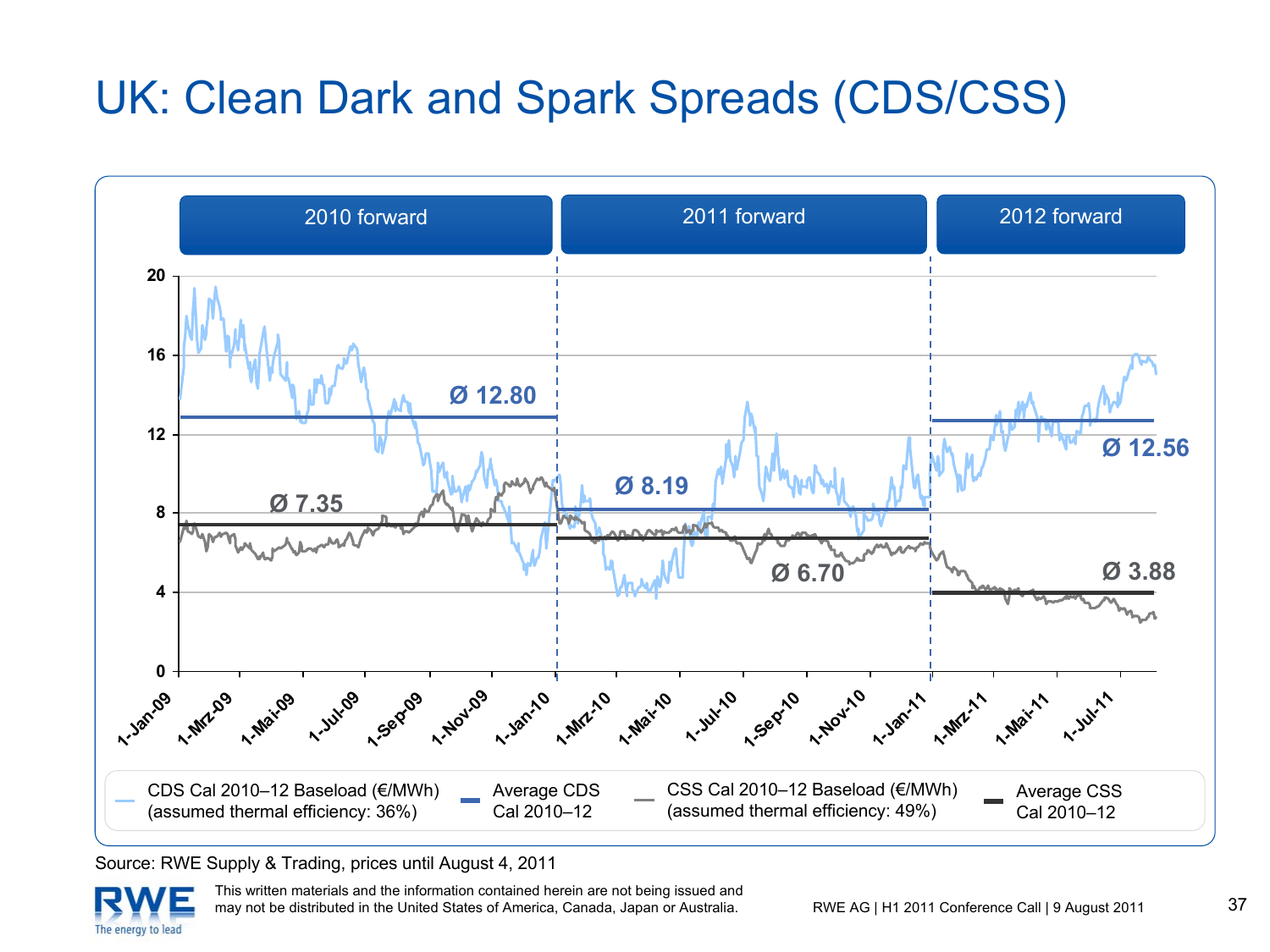### Development of TTF gas price and brent oil price since January 2009



Relative development of the TTF and brent forwards for the years 2011 and 2012 since January 1, 2009. To compare both, the brent oil price is normalised to the TTF gas price as of January 1, 2009. The curves simply illustrate the development of the market prices which should give a rough indication about the gas-to-oil-spread situation. The real gas-to-oil-spread exposure depends on the individual contract details and will deviate from this slide.

Source: RWE Supply & Trading, prices until August 4, 2011

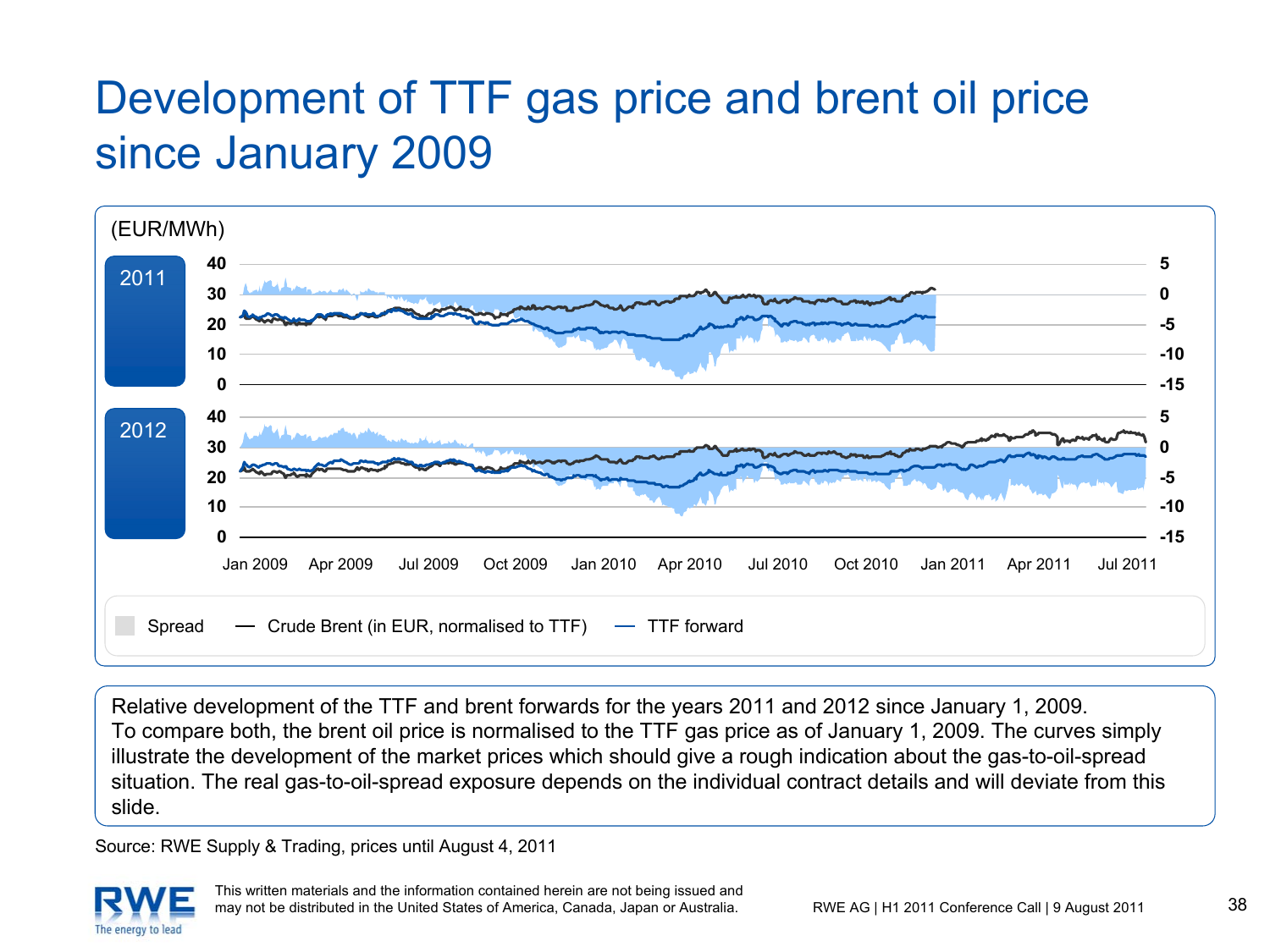### Development of net debt



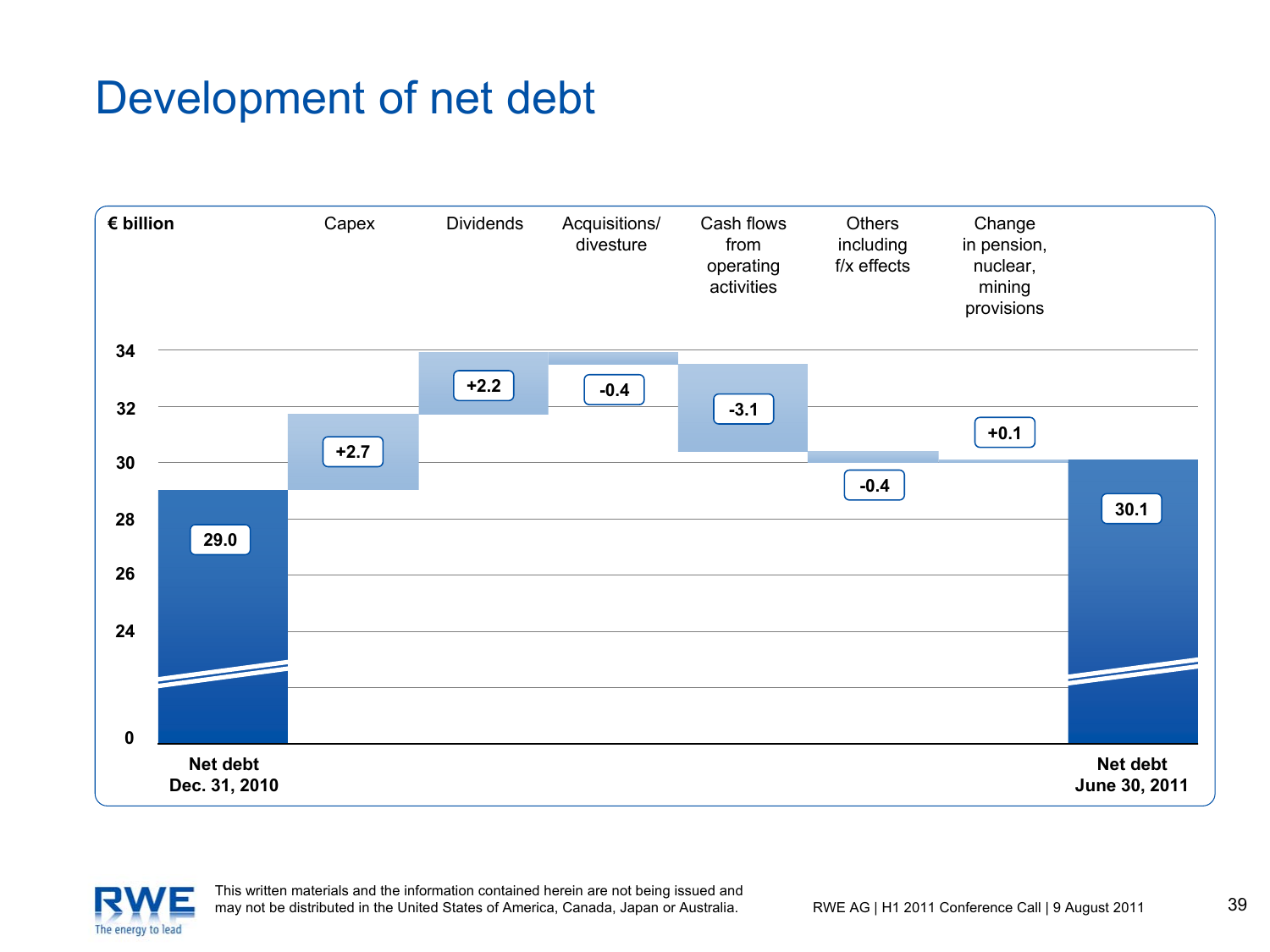### Financial liabilities and assets

(excluding hybrid capital, as of June 30, 2011)



1 Excluding variation margins under EEX based commodity contracts which are accounted for in the cash flow statement under 'change in working capital' and which are netted against the fair values of the respective derivatives at any point in time.

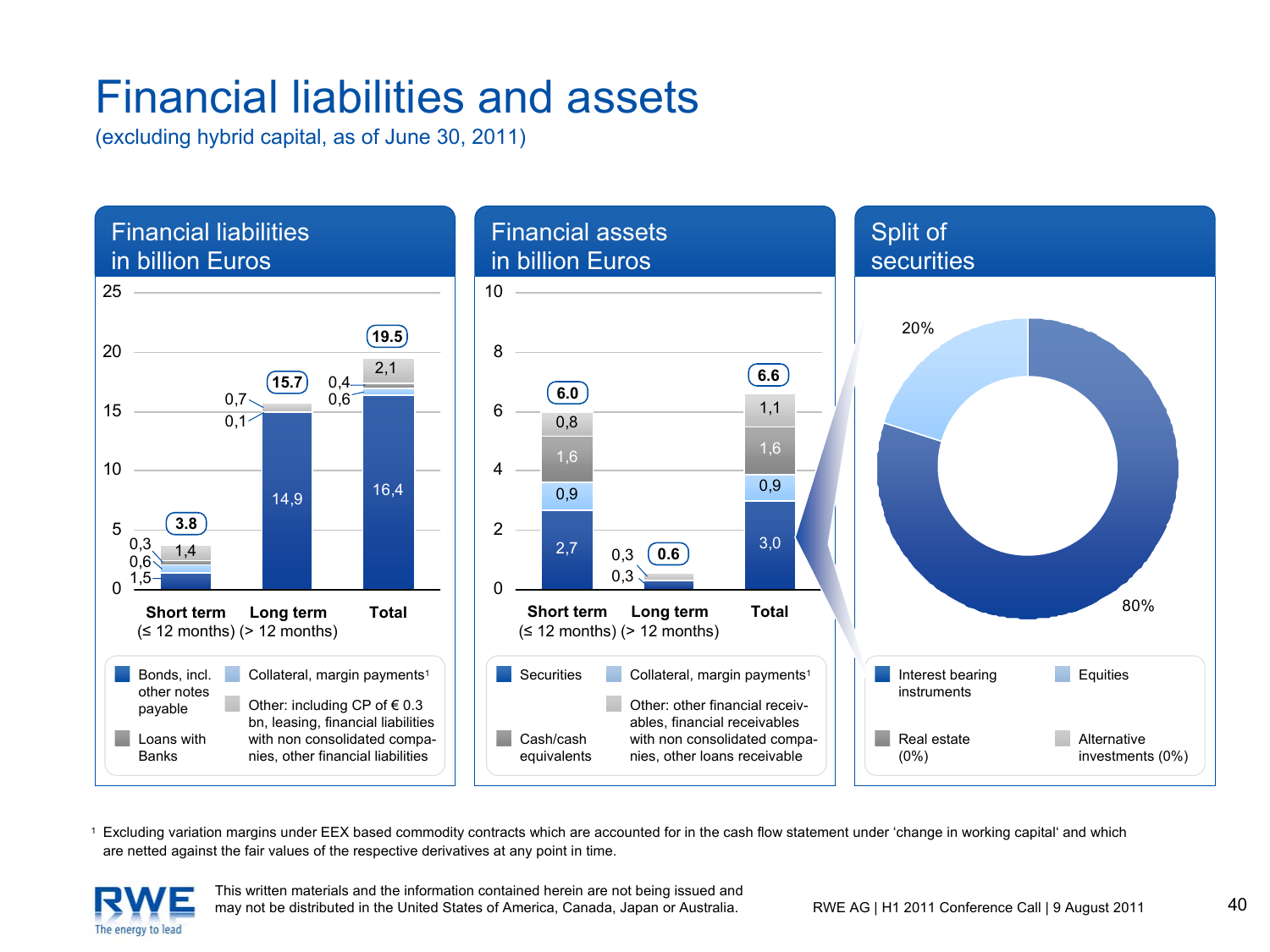## Capital market debt maturities and sources of financing



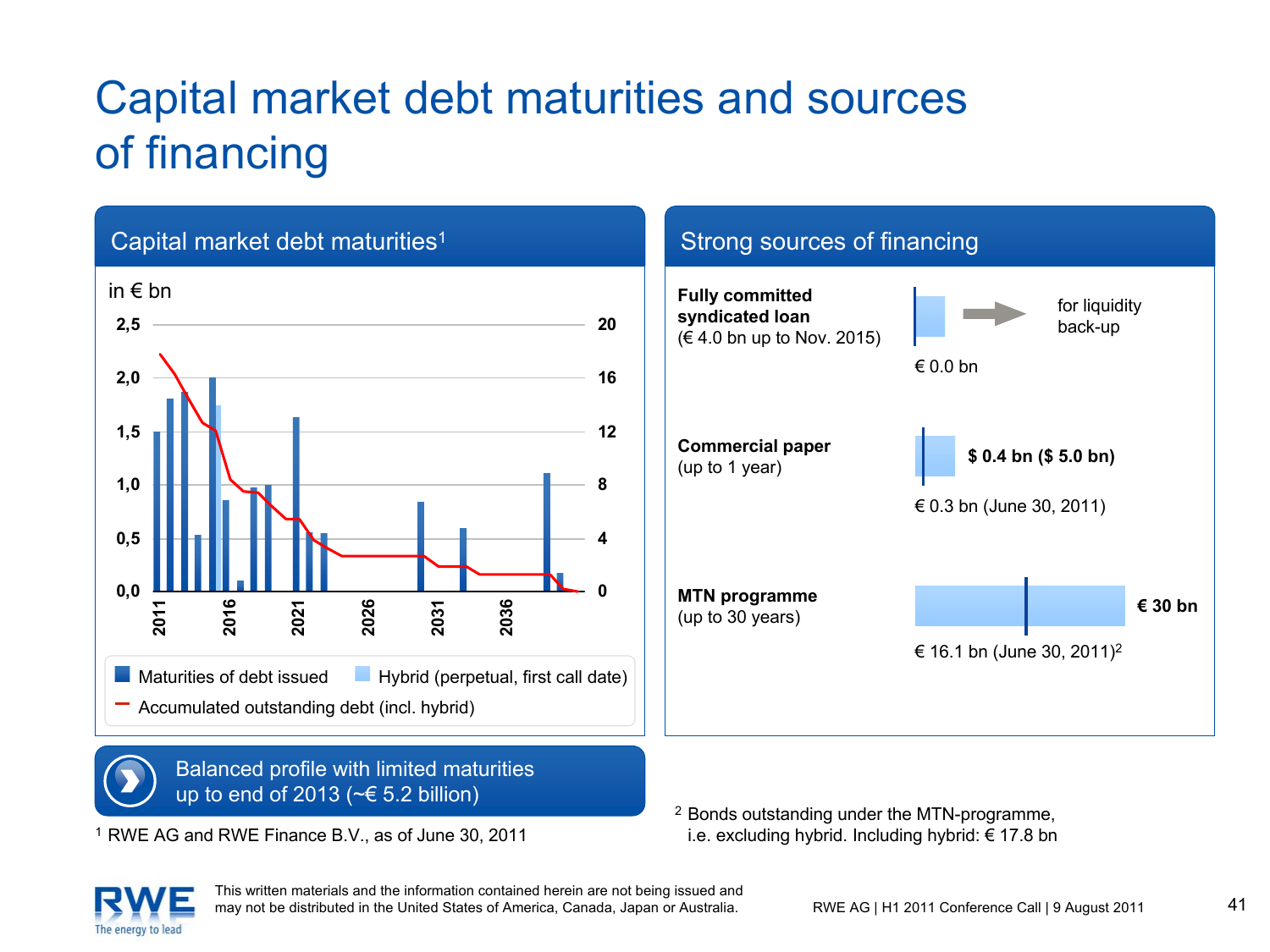#### Capital market debt currency and interest exposure (as of June 30, 2011)



 $^1$  Capital market debt = bonds of € 16.1 bn and hybrid of € 1.75 bn; currency split includes cross-currency swaps

<sup>2</sup> Capital market debt plus other interest rate-related positions such as commercial paper and cash; including interest and cross-currency swaps

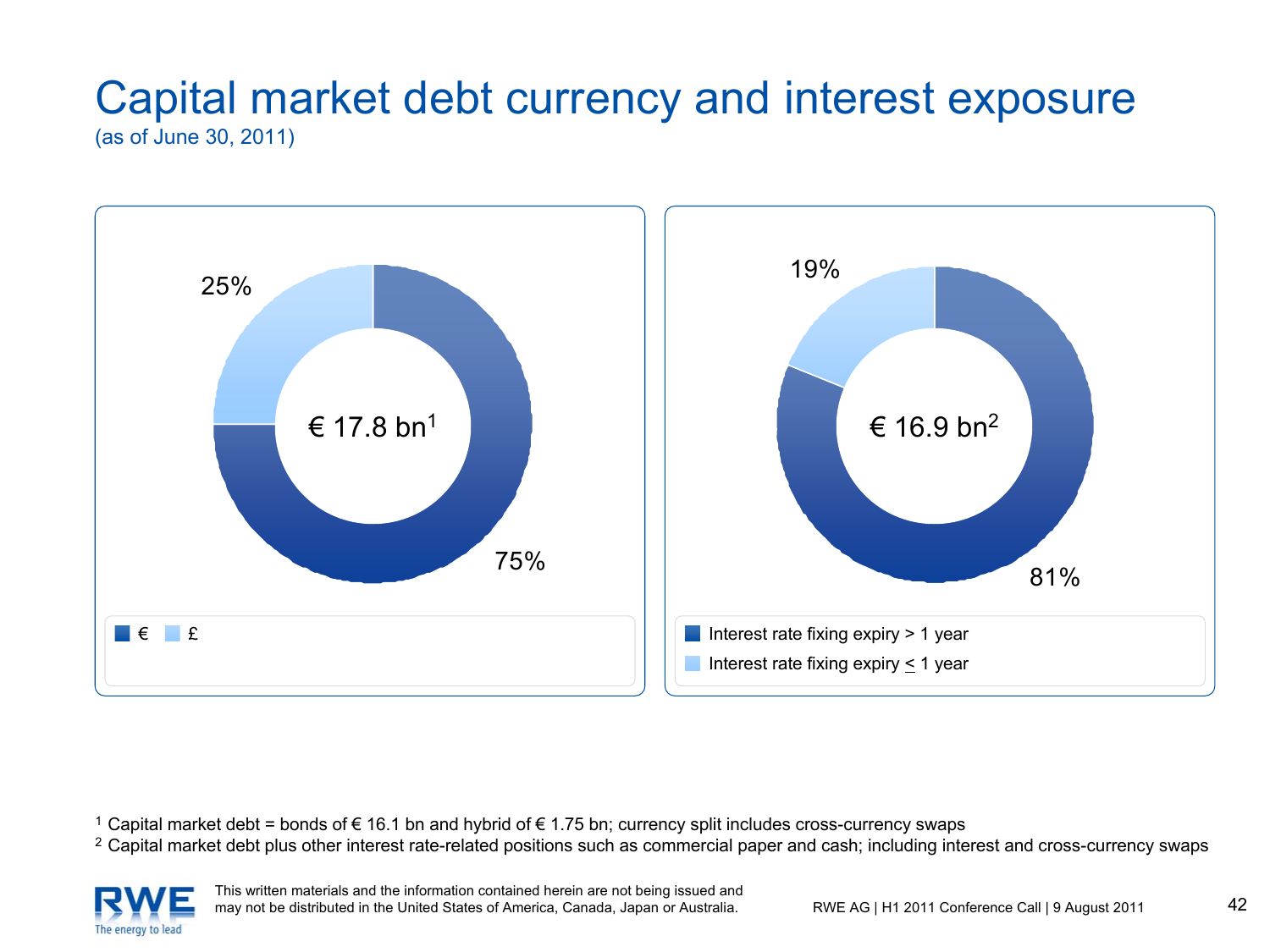### Conventional power plant new build programme

**€ bn<sup>1</sup> 2005**

Lingen Enigen<br>(Gas, 876 MW) 0.5 BoA 2&3, Neurath (Lignite, 2,100 MW) 2.6 Units G **F** Hamm (Hard coal, 1,528 MW) 2.4 Units D **I**E **Staythorpe NK**  $(Gas, 1,650 \text{ MW})$  0.8 Units 1**>** 4 Pembroke **NK** Permittive<br>(Gas, 2,188 MW) 1.2 Units 1 **-5** Moerdijk 2  $(Cas, 426 \text{ MW})$  0.4 Claus C  $\frac{3}{1.1}$  (Gas, 1,304 MW) 1.1 Eemshaven(Hard coal/biomass, 1,560 MW) 2.9 Units A  $\blacktriangleright$  B Denizli $C^*$  $\frac{1}{\sqrt{1-\frac{1}{\sqrt{1-\frac{1}{\sqrt{1-\frac{1}{\sqrt{1-\frac{1}{\sqrt{1-\frac{1}{\sqrt{1-\frac{1}{\sqrt{1-\frac{1}{\sqrt{1-\frac{1}{\sqrt{1-\frac{1}{\sqrt{1-\frac{1}{\sqrt{1-\frac{1}{\sqrt{1-\frac{1}{\sqrt{1-\frac{1}{\sqrt{1-\frac{1}{\sqrt{1-\frac{1}{\sqrt{1-\frac{1}{\sqrt{1-\frac{1}{\sqrt{1-\frac{1}{\sqrt{1-\frac{1}{\sqrt{1-\frac{1}{\sqrt{1-\frac{1}{\sqrt{1-\frac{1}{\sqrt{1-\frac{1}{\sqrt{1-\frac{1$ 

1 Capex at 100% share



**2006 2007 2008 2009 2010 2011 2012 2013 2014**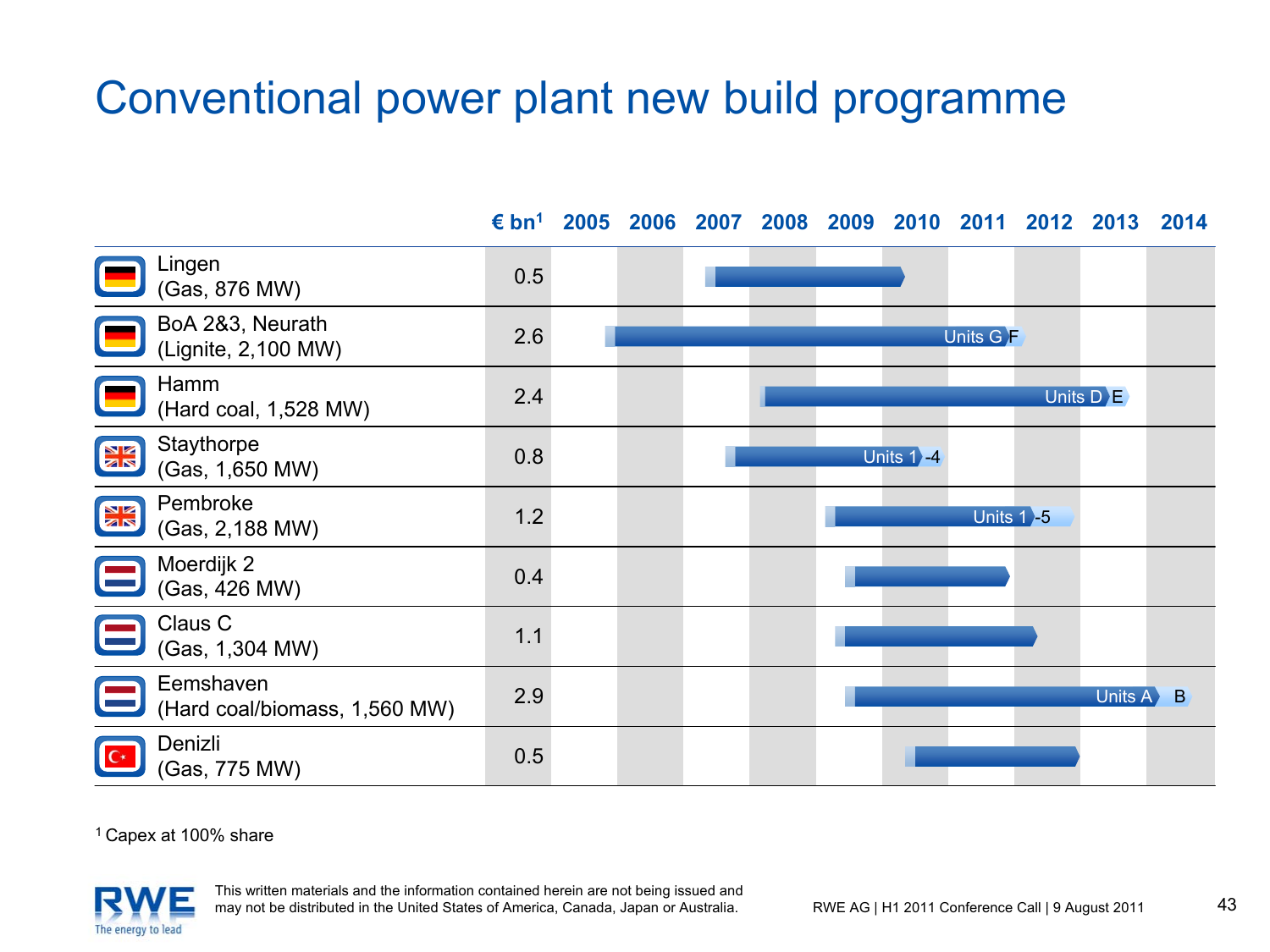## RWE Innogy major project portfolio



 $\bullet$ Capacity and earnings target for RWE Innogy until 2014 is mainly driven by 4 major projects

- Large scale projects, especially in offshore wind, play a vital role to achieve European renewable targets as growth potentials in other areas are limited
- Utilities like RWE have a competitive advantage in these large-scale projects as we can build on expert knowledge gained in our other large projects

1 Capex at 100% share

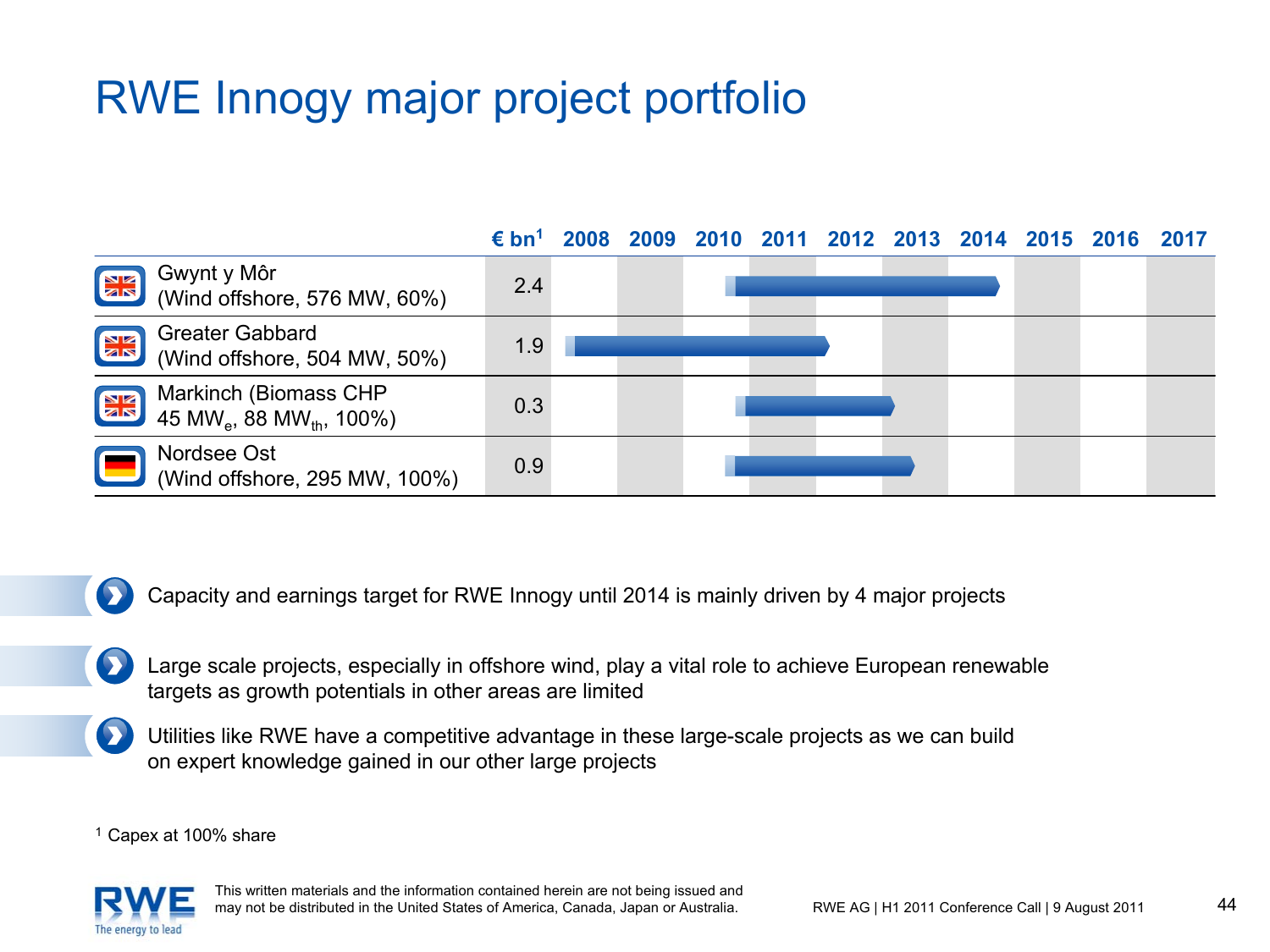### RWE Dea's largest field developments

| <b>Production start</b>                    | <b>RWE</b><br>share | Capex <sup>1</sup><br>$(E \, bn)$ | 2011 | 2012 | 2013 | 2014 | 2015 | 2016 |
|--------------------------------------------|---------------------|-----------------------------------|------|------|------|------|------|------|
| West Nile Delta (Egypt)<br>$\sim$ $\alpha$ | 40%                 | 2.6                               |      |      |      |      |      |      |
| $\frac{N}{2K}$<br>Breagh (UK)              | 70%                 | 0.5                               |      |      |      |      |      |      |
| Reggane (Algeria)                          | 19.5%               | 0.5                               |      |      |      |      |      |      |
| H<br>Luno (Norway)                         | 20%                 | 0.5                               |      |      |      |      |      |      |
| ╬<br>Jordbær (Norway)                      | 10%                 | 0.2                               |      |      |      |      |      |      |
| NC193 (Libya) <sup>2</sup>                 | 100%                | 0.4                               |      |      |      |      |      |      |
| NC195 (Libya) $^2$                         | 100%                | 0.3                               |      |      |      |      |      |      |

1 RWE's share in capex

<sup>2</sup> Development of Libyan projects on hold due to the strict EU sanction regime